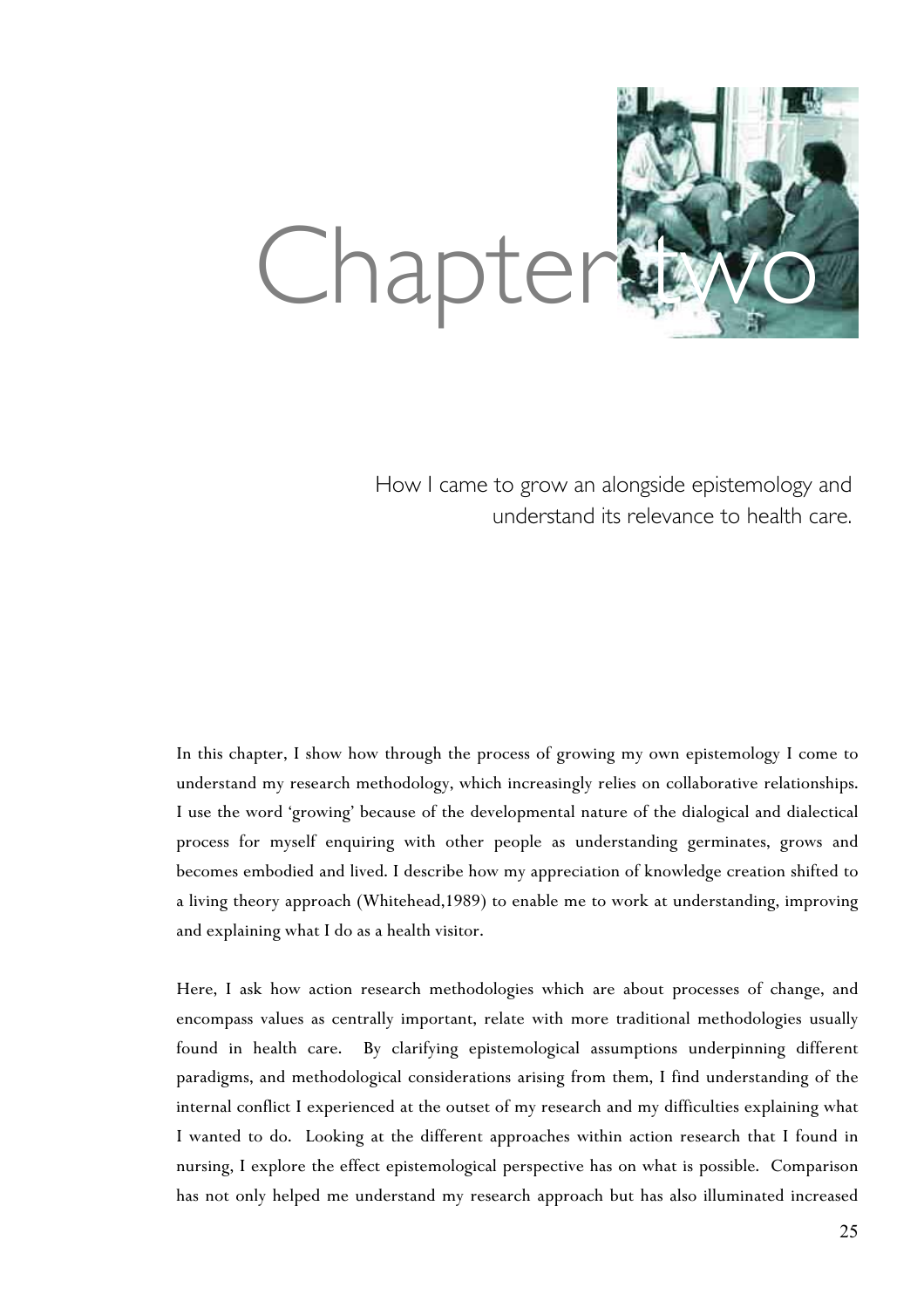possibilities for practitioner research. This chapter is an account of an epistemological journey I needed to take to begin understanding my research perspective. Contradictions emerge between reflective practice processes recommended for practitioners (DOH,1999a.) and usual ways of creating knowledge in health care.

# **A process of becoming**

My epistemological journey is in tandem with my research question: *How do I improve my health visiting practice supporting developing family relationships?* 

I search to understand, so I can improve what I am doing as I try to respond to my changing perceptions of what is needed in practice and community populations. A single snapshot of my knowledge at one point in time, now for instance, would be less helpful because it is the *process* of my coming to know which is key to the epistemology. Research and practice continue to develop together making my emerging methodology hard to represent without the experiences informing it. A process of continual review and renewal relates closely with the notion of people, myself and my research associates, living in processes of becoming (Rogers,1961; Fox,1995). My motivation in the form of rights for children and my need to improve family relationships for children evolve into practice values.

Relationship changes in my research methodology and practice emerged together as I recognised similarities between collaborative researching, alongside health visiting and positive parenting. I recognised the importance that emotional needs play in processes of becoming for all players associated with this research - parents, children, fellow researchers and myself. Promotion of mental health for children, my chief concern, now appears dependent on working to achieve well-being for all concerned with caring for children. I recognise mental well-being to be a relative state which is hard to define. However, it is not completely relative in that certain experiences appear to influence well-being. I now bear the Crucial Cs (Lew&Bettner,1996) in mind in my relationships with others. This influences my view of parenting, changes my health visiting and researching relationships and evolves into an alongside epistemology. I moved from seeing families and myself as research subjects to be described, interpreted and explained to seeing us as unique people living our lives in different circumstances. My relationship therefore shifted to co-researcher alongside parents, children and research associates as we engage in our own ongoing enquiries about how to live our lives (see page 218). Living knowledge we each dialectically create is related to our circumstances. I have learnt more about ways of doing and being than I record or even fully recognise.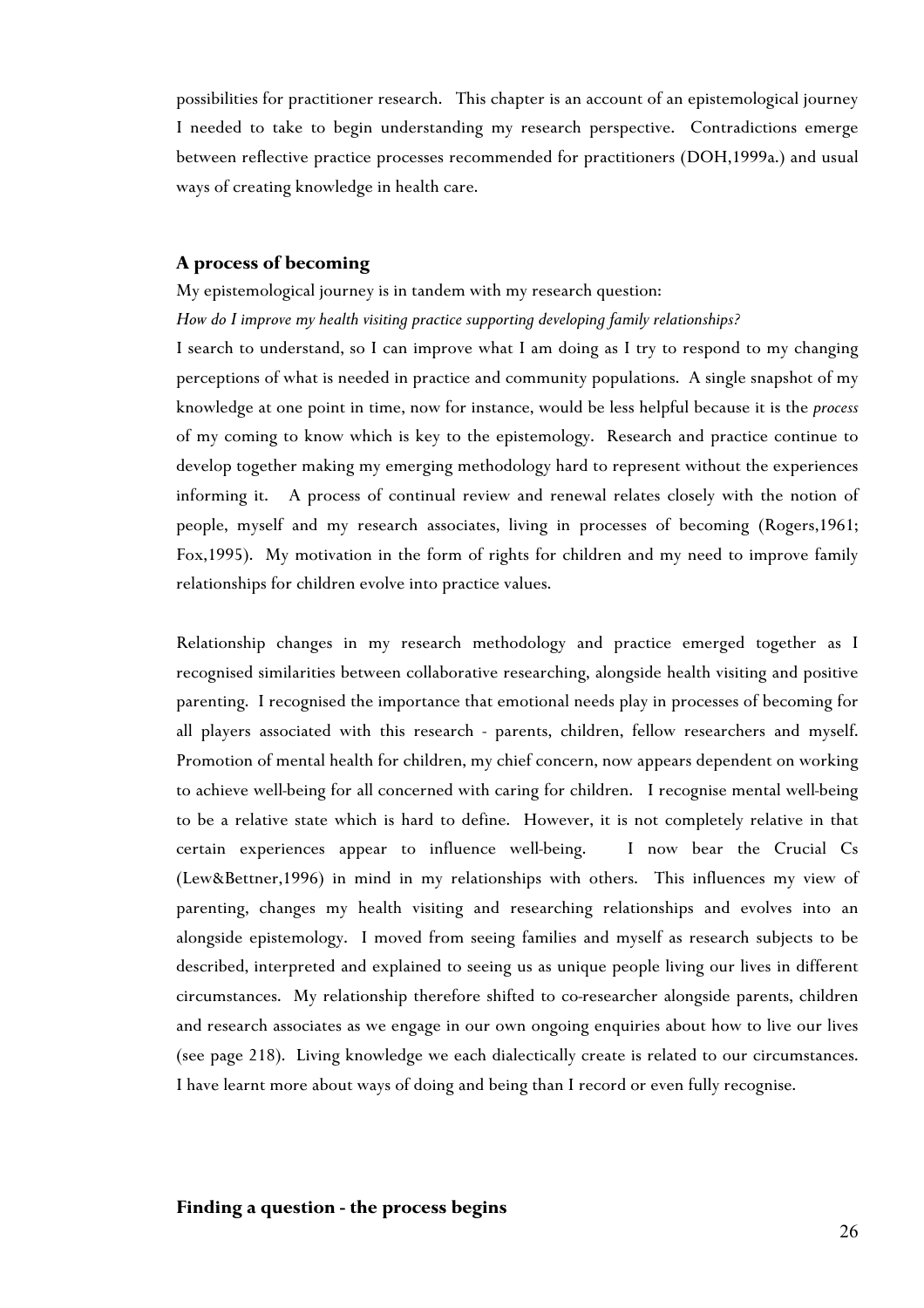In my year enrolled in a health care faculty I undertook a literature search (Pound,1995a). Very few authors from this review are represented in thesis as the focus of my interest shifted from understanding the rationale and context of rights for children to understanding family and health visiting relationships. Discussing the literature review I said:

*Finding a way through the maze, which is the social construction of childhood, and granting greater rights for self-determination to children is one thing. Having a background understanding of why parents parent the way they do and the results of their efforts is another. The result is more questions. If children are to be viewed more as autonomous independent beings than is common at present, and less the property of their parents, how is this to be achieved?* (Pound,1995a:32).

I went on to identify three options:

*The first option is to do nothing, leave parents to continue doing their best as most parents do ... requires waiting for the emotional maturity of parents and an enlightened conscience to evolve into more child-centred parenting. Evidence suggests this may not happen or at least not as quickly as those concerned for the welfare of all children hope.*

*The second option is to legislate ... At best laws affirm principles but in reality no change is made until the principles are put into practice in people's lives.*

*The third option is to adopt educational principles that work best for parents ... include providing information and supporting change at the time that it is wanted, in the form which is acceptable and sensitive to the needs of parents. In other words starting from where they are already in their knowledge, experience and expectations.* 

(Pound,1995a:32).

This social constructivist approach abounded in literature related to children's social worlds and education (Richards&Light,1986; Ritchie,1993; Kimber et al,1995). I find it interesting that I knew those things in October 1995 because for a time much of it seemed to get lost in my attempts to find a researchable question. In this search, bias, validity, reliability, sample size and generalisability exercised me all year so that I lost touch with what I already knew. I was warned at this time that my approach was 'value-laden' and 'manipulative'. I have kept these words in mind as a useful critique to show how my epistemology developed and my practice changed.

From the grounded theory study in my first degree (Pound,1994a) I knew that beliefs parents held about relationships, families and children, were central to how they created relationships and sustained their beliefs. To change things for children, I wanted to encourage parents to consider their beliefs and associated hopes for their children's future, and to realise their hopes through the relationships they created with each other. I considered my role to be a catalyst for small-scale social change at 'grassroots', as distinct from the public health-style campaigning to influence policies that absorbed my energies in previous years. I wanted to draw back from public campaigning and apply my new knowledge to my practice with families. Improvement of children's mental well-being and future health through realising their rights in family life was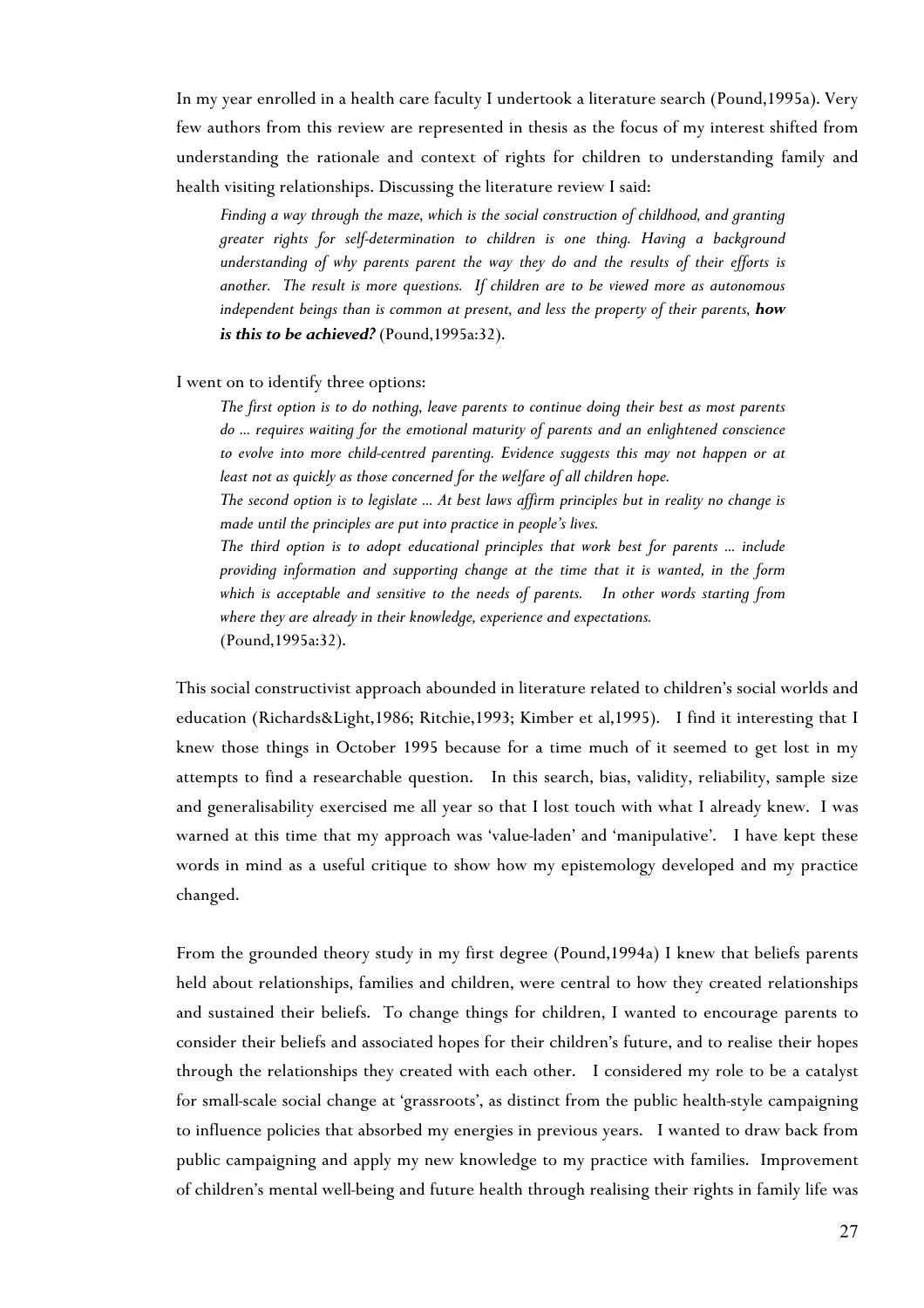my aim. I was to shift my focus from a preoccupation with 'rights' to fostering mutually rewarding relationships. Within my search for a question, I found hypotheses I could test but none asked what I really wanted to know:

*What do I do and how do I do it in practice?*

## **A new paradigm in my passionate world**

A friend Jacqui Hughes, who was writing-up her own action research, suggested I speak with Jack Whitehead at Bath University. Jack listened carefully to the chaotic, emotional story of my efforts to find a way to study my work with parents and their children while seeking new practical skills and theoretical knowledge. He empathised with my angst at the obstacles created by my value-laden and manipulative intentions. Clearly and carefully, he explained that professional practice is about individual formations of knowledge about how to work and research to improve what the practitioner is doing. The development of my knowledge in practice would be a valuable and important project. I would illuminate knowledge not yet knowable within the academies of professional learning - the traditional holders and creators of knowledge. It was, he said, about the living of one's values in one's practice. I could explore the obstacles, raised in the critiques of others, during the process he called creating my own 'living theories'. I faithfully recorded his words in my journal but needed to hear them many more times before I began to really understand what they meant (journal,30.1.96; Whitehead,1989).

Jack helped me create an action research proposal and negotiate a transfer to the Faculty of Education, at UWE. Dr Martin Forrest agreed to supervise supported by Dr Norma Daykin's specialism in health care. Jack offered informal support and opportunity to join weekly discussions at BARG. I was elated and using words I had heard wrote:

*My passion for the subject is no longer a problem. It is part of the development of my truth. I have always known that I could change what I know as true. At this moment, there are some things that I cannot see changing ... At last, those things that are in the forefront for me do not have to be suppressed, but can be used in my future researching. They can be laid open for the critical review of others.* (Journal,1.2.96)

I was also afraid. At the time, I felt it was stressful enough putting my head above the parapet with a 'rights for children' agenda, without choosing a methodology for which validity might be hard to demonstrate. Was I launching myself into another arena of potential conflict? I was to discover that the two are so closely entwined in their underlying philosophy that they were to grow together into a more unified epistemology than I yet realised. I was also to find the alongsideness I found rewarding in parenting, health visiting and researching, could also inform my approach to explaining my methodology to others. Before I explain the values and relationships of this research, it may be useful to clarify what the shift of paradigm means in terms of knowledge gained and criteria for judging it.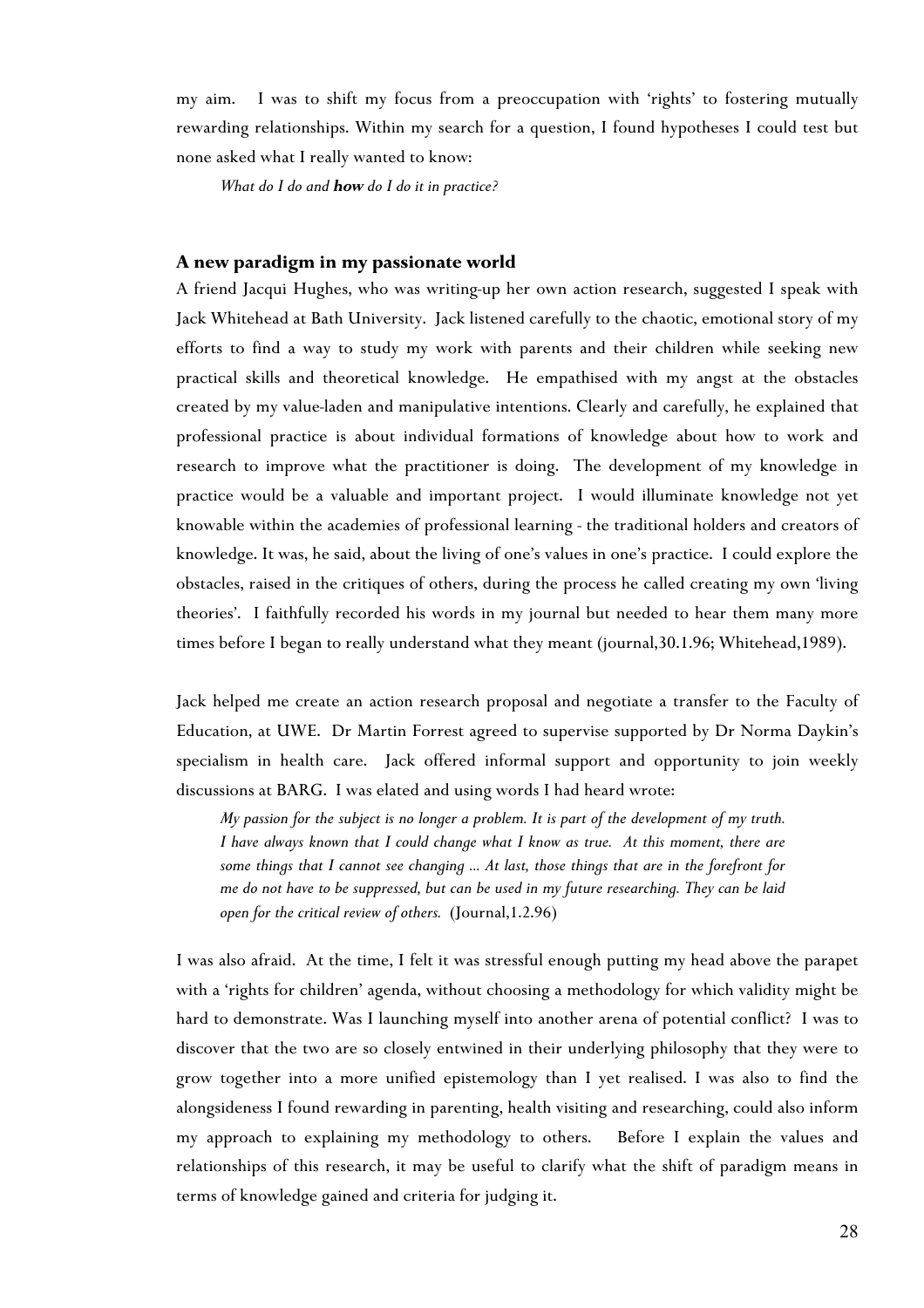# **Comparing three main research paradigms**

I wanted to apply insights about children's well-being to my health visiting practice, but there were gaps in what I knew. Not only did I want to know how to use my new knowledge, I also wanted to know more about what healthier relationships are for families? How can families solve problems more effectively, and what part can I play? I wanted practical applications to take account of the complexities of professional practice where unique individuals from across a social panorama are living unique lives.

Separating off confounding variables so I could test each piece of new information was not helpful nor did I only want to know what was there already. I needed room for discovery and change starting with what I knew already. I also wanted to create knowledge that had meaning for my colleagues and for the academy. From conversations with those involved in health science I am aware that creating research knowledge which is convincing in one field, education for example, may not automatically assume acceptability in another, for example health care. While recognising the value of qualitative research, a doctor colleague saw the study I was anticipating was 'lower tier' research requiring testing later to prove its findings (journal,7.7.96). This issue of proving findings to create 'absolute' truth was even clearer for me on a research study day when community nurses were told that random controlled trials were the 'gold standard of research'. No other methods for community practitioners to find new knowledge was suggested (journal,24.6.98).

I was finding, as Ernest suggests, that acceptance of research as convincing appears to depend on the use of accepted ways of expressing knowledge and justifying its validity in the field to which it relates (Ernest,1994:34). I found Ernest's simplified summary helpful for understanding the effect different occupational expectations have on methodologies that underpin their research (Ernest,1994:29). I needed to understand how collaborative action research fitted into the broad span of research paradigms and how I could justify its validity to those whose expectations lie in paradigms different from my own.

From the perspective of educational research, Ernest compares three broad research paradigms. Each represents a large umbrella for a range of variations of method and perspective within it. He suggests that researchers bring a number of assumptions about knowledge, about the world and about how knowledge is obtained, to their enquiries (1994:19).

He calls his divisions scientific, interpretative and critical theoretic research. Although I did not choose a critical theoretic or social constructivist approach, the underlying principles in this description are similar enough for my purpose of understanding my intentions in relation to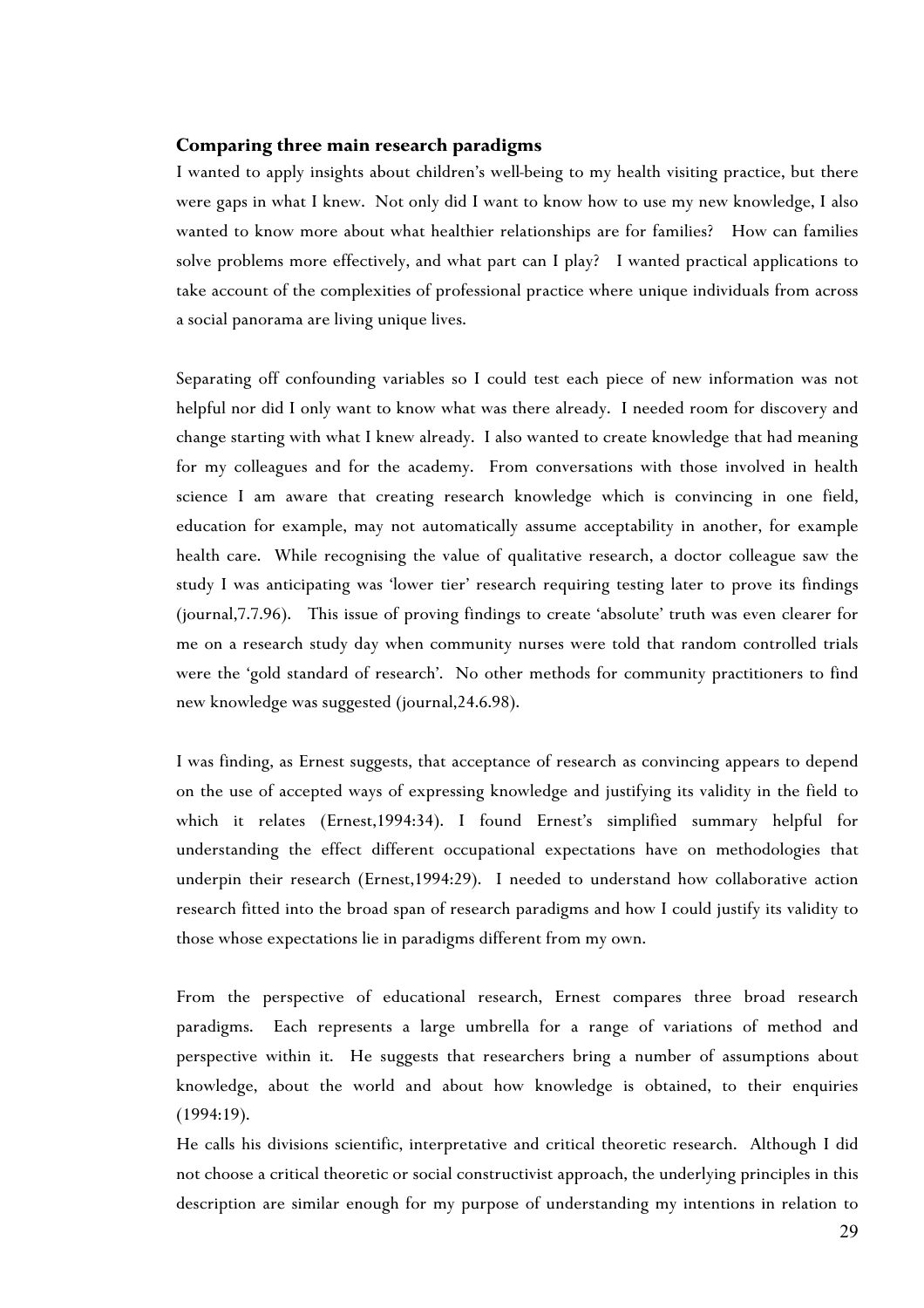more traditional paradigms. I resist the temptation to alter his framework as I found the form he created helpful as a stepping stone in my developing understanding. Below, I add my particular 'living theoretic' approach to the side of his table to extend the comparison to my own. I also offer an alternative presentation of my living knowledge.

#### *Scientific research*

Ernest described the scientific research paradigm as concerned with objectivity, prediction, replicability, and the discovery of generalisations or laws defining discrete phenomena in a physical space. Thus the predominantly quantitative 'process-product' research, typical of this paradigm, results in well confirmed, 'absolutist' theories and hypotheses. Care is taken to ensure that the perspectives of the individual knower do not intrude on the research process. Knowledge is acquired by individuals cognitively receiving and processing facts. Contrary to claims, he says, it cannot provide absolute truth. The scientific research paradigm adopts a 'topdown', researcher-led perspective and uses the general to describe the particular (Ernest,1994:25).

## *Interpretative research*

The interpretative research paradigm is primarily concerned with human understanding, interpretation, intersubjectivity and lived truth (in human terms). It uses predominantly qualitative methods to find general laws, always with a degree of uncertainty he calls 'fallibilist', as particulars of the world are usually unique and only shared features allow for the application of laws. Exploration of the rich, unique features of a particular case in its context serves as an exemplar of something more general. Personal knowledge is interpreted using techniques to overcome perceived weaknesses of subjectivity. Beyond the analysis, understanding for the reader arises through identification, empathy, or a sense of entry into the lived reality of the case. The particular is intended to illustrate a more generative and complex truth from a 'bottom-up', participant and researcher, perspective (Ernest,1994:26). This describes my aim in the grounded theory study of mothers' beliefs and hopes for their children (Pound,1994a). I was describing situations as I found them and drew conclusions from which I planned future intentions.

## *Critical theoretic research*

The critical theoretic research paradigm Ernest describes is not just concerned with finding out and understanding, as in interpretative research, but also with critique and improvement of social life or social institutions. Participants are collaboratively engaged in the construction and validation of knowledge and change in the group. It is often underpinned by issues of social justice and emancipation (Ernest,1994:28). This 'fallibilist' perspective accepts human knowing as bounded, finite and always corrigible and subject to change (1994:35). Values appear increasingly central to the motivations and process of action research.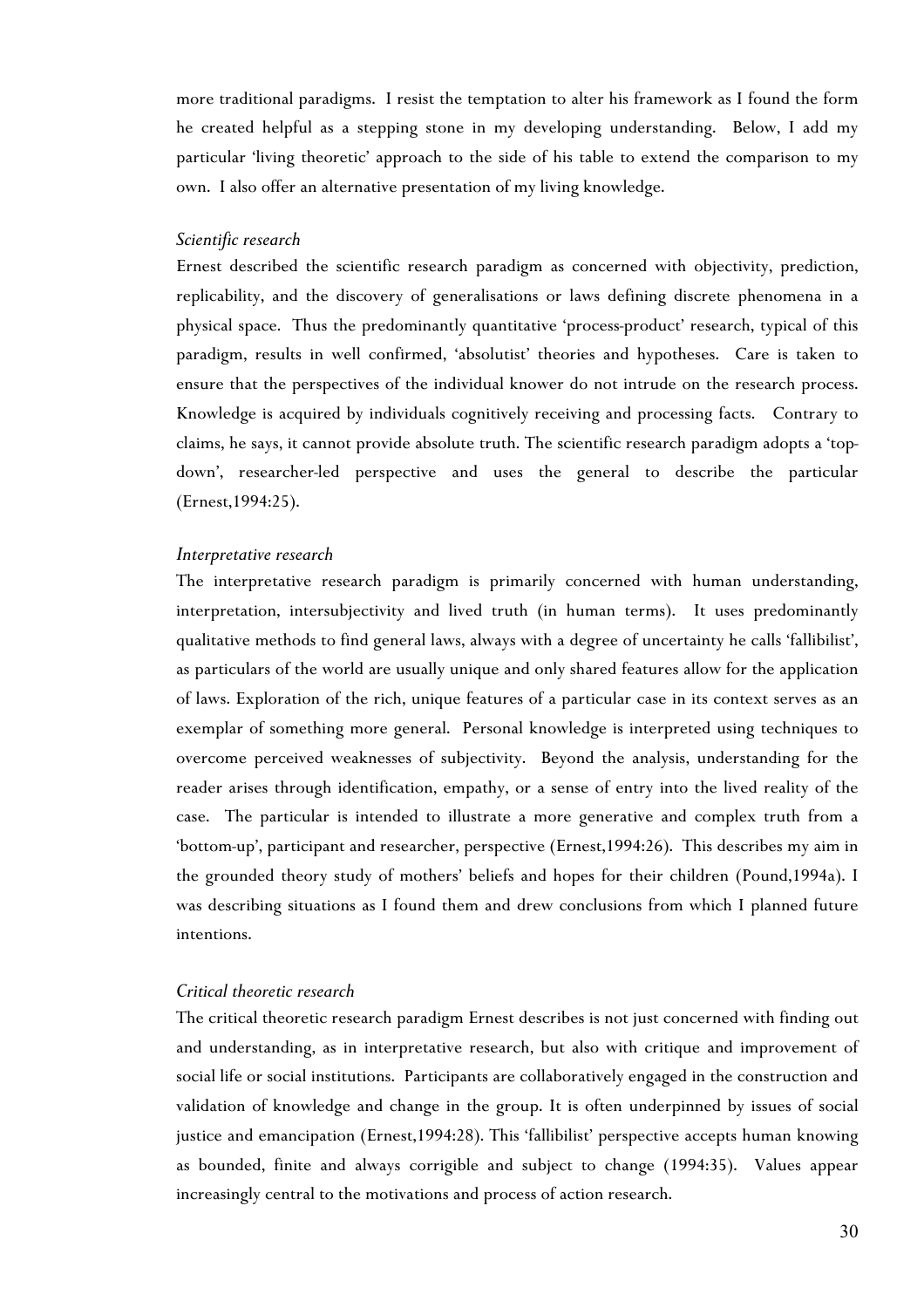Action research that supports learning and change has direct relevance for the educational nature of health promoting health visiting. This loosely describes my initial motivation to find new skills and new ways of 'delivering' knowledge. The process taught me that practice is more complex than I first knew. I discovered I needed not only to influence parent-child relationships, but my own relationships with parents as well. I experienced a shift to being more collaborative as I began to understand the relevance of other people's perspectives and my urgency to 'deliver knowledge' faded as our finding out together grew. For this reason my approach united individual and social constructions of practice in that participants continually review and create *their own* knowledge through dialectical process (Ritchie,1993:55). Each person starts where they currently are in their knowledge moving in a pace and direction decided by themselves. I agree with Ernest that success may be found as much in shared perspectives as in changed realities - outcomes. I add that changing perspectives change future realities.

As I find visual representations helpful for aiding my understanding of complex ideas, I reproduce Ernest's comparison of the three major educational research paradigms. My own living theory as reflective self-study action research is added to the side (also see pages 211-224).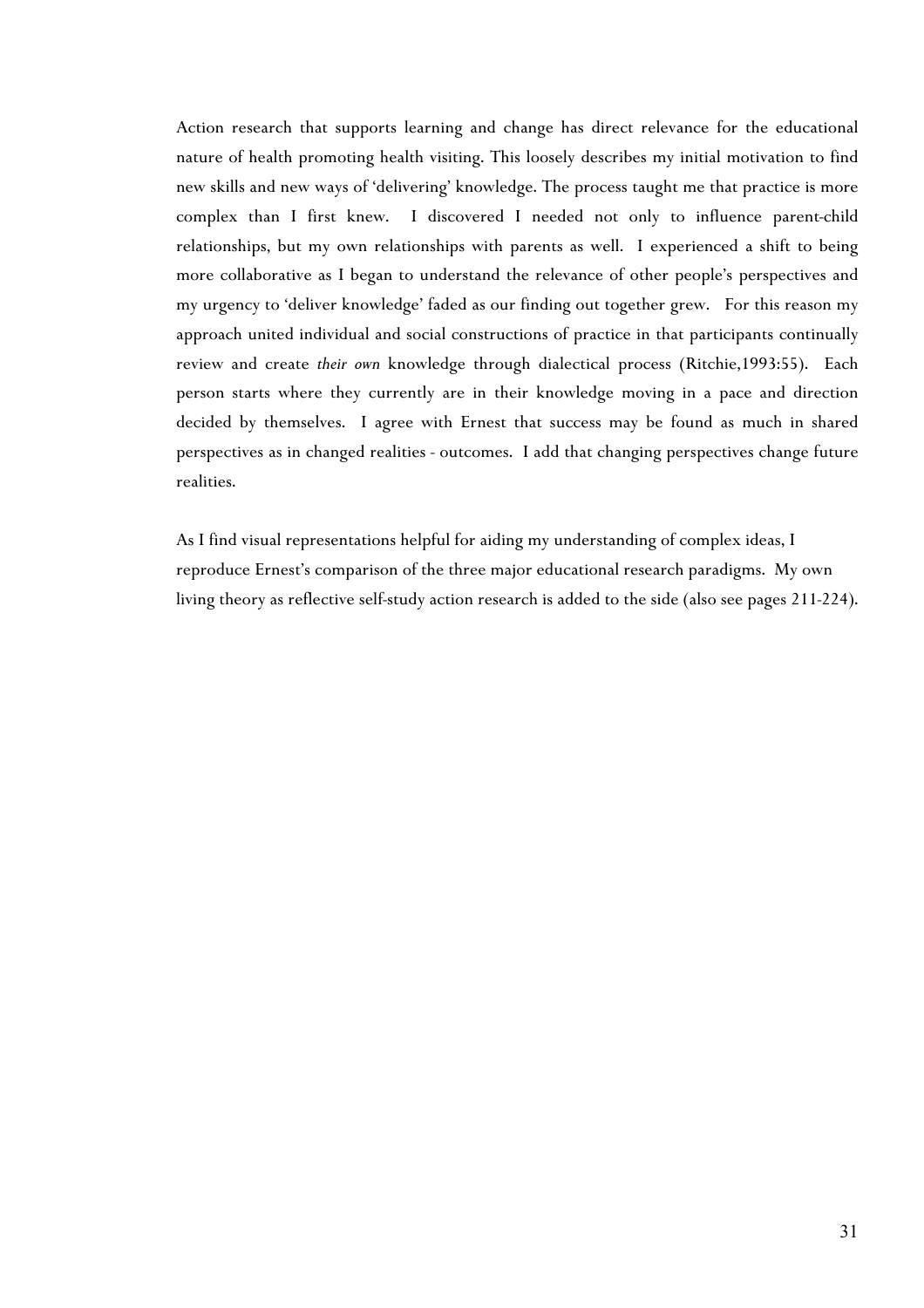|                                                                           | <b>SCIENTIFIC</b><br><b>PARADIGM</b>                     | <b>INTERPRETATIVE</b><br><b>PARADIGM</b>              | <b>CRITICAL</b><br><b>PARADIGM</b>                           | <b>MY LIVING</b><br><b>THEORY</b>                           |
|---------------------------------------------------------------------------|----------------------------------------------------------|-------------------------------------------------------|--------------------------------------------------------------|-------------------------------------------------------------|
| <b>ONTOLOGY</b>                                                           | Objects in a<br>physical space                           | Subjective reality                                    | Persons in society                                           | People becoming                                             |
| <b>EPISTEMOLOGY</b><br>a. VIEW OF<br><b>KNOWLEGDE</b>                     | Absolutist, objective<br>knowledge                       | Personal Knowledge                                    | Socially constructed<br>knowledge                            | Living, dialectically<br>constructed                        |
| <b>EPISTEMOLOGY</b><br><b>b. THEORY OF</b><br><b>LEARNING</b>             | Cognitivist                                              | Constructivist                                        | Socially<br>constructivist                                   | Dialectical<br>collaboration from<br>learner's standpoint   |
| <b>METHODOLOGY</b>                                                        | Quantitative and<br>experimental<br>seeking general laws | Qualitative<br>case studies of<br>particular contexts | Critical action<br>research change on<br>social institutions | Practitioner, value-led<br>collaborative<br>action research |
| <b>INTEREST</b>                                                           | Prediction and<br>control of the world                   | To understand<br>and make sense<br>of the world       | Social justice,<br>emancipation                              | Social justice<br>by realising<br>democratic values         |
| <b>INTENDED</b><br><b>OUTCOME</b>                                         | Objective knowledge<br>and truth<br>in the form of laws  | Illuminative subjective<br>understandings             | Intervention for<br>social reform,<br>social justice.        | Generation of<br>living standards for<br>judging practice   |
| <b>COMMONLY</b><br><b>ASSOCIATED</b><br><b>PEDAGOGICAL</b><br><b>AIMS</b> | Subject-centred or<br>social utility aims                | Child-centred aims                                    | Empowerment and<br>critical citizenship<br>aims              | Co-learning<br>in dialogue                                  |

 **SUMMARY AND COMPARISON OF THREE MAIN PARADIGMS (**Ernest,1994) **with my approach**

I found the table useful for showing assumptions underpinning each paradigm that make it difficult for people trying to understand each other when using expectations of one perspective to judge another. Comparison here makes it obvious that the paradigms all rely on different understandings of the creation of knowledge and the status of the research 'subject'. The critical paradigm appears as different from the interpretative paradigm as they both do from the traditional scientific paradigm predominant in health care. Democratic values that motivate and are dialectically explored in the changes sought by some forms of action research may be perceived as variables that cause bias in the other two paradigms.

In the generation of knowledge, Ernest considers the degree of sureness arising from these paradigms. He distinguishes profoundly different standpoints that he calls 'absolutist' and 'fallibilist' perspectives (Ernest,1994:34). Absolutist epistemology, associated with the scientific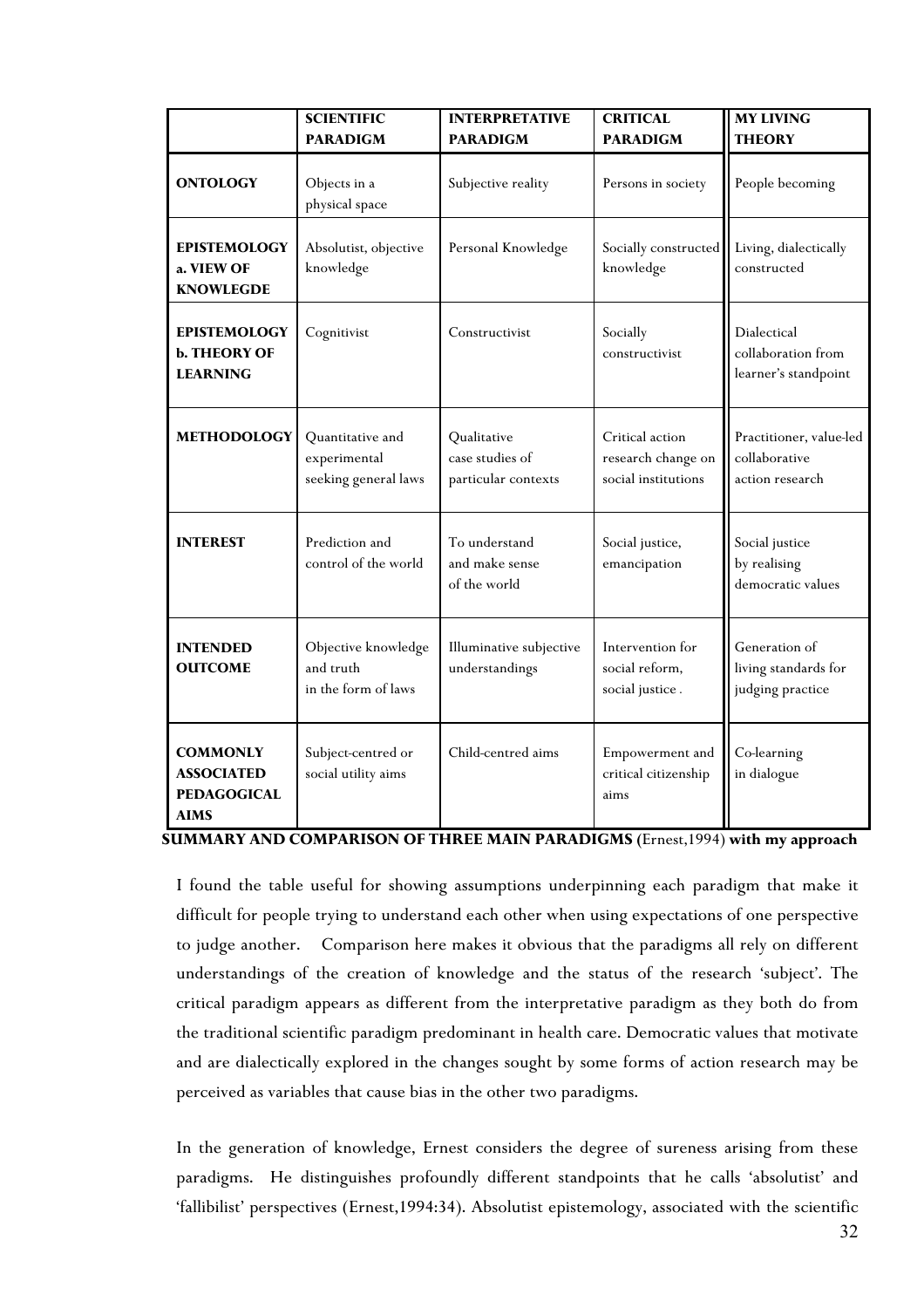paradigm views truth as attainable, he says, and aspects of the world to be potentially understandable. Knowledge arising from interpretative and critical epistemologies on the other hand he calls 'fallible'. Those researching in these paradigms do not regard the world as something that can be known with certainty. Knowledge in these cases, is not received directly from the outside but is constructed by individuals in an experiential world and the relationship between the knower and the known is recognised. In the critical epistemology, knowledge is not only fallible but also continually open to change in the future (Ernest,1994:31). I notice that knowledge from scientific research and interpretative paradigms can be used to inform practice, while knowledge both informs and is created in practice action in the critical and living enquiries. Living knowledge belongs first to individuals.

Looking at the **interest** and **intended outcome** rows it becomes obvious that the critical action and living enquiries are underpinned by different epistemological expectations from the other two paradigms. This makes it difficult to find mechanical means for justification of this tentative, partial and imperfect knowledge of events. The criteria for proving validity of scientific or interpretative science research is unhelpful for checking the validity of action research for social change (Winter,1989:31; Ernest,1994:34; Meyer&Batehup,1997:181). I shall consider dialectical methods of assuring validity later.

Sharing this chapter with BARG, I came to realise that representing my living theory in the compartmentalised boxes above, as if static in process and time, did not do justice to the living, D'Arcy's suggestion, I produced *Robyn's best thinking today* below:

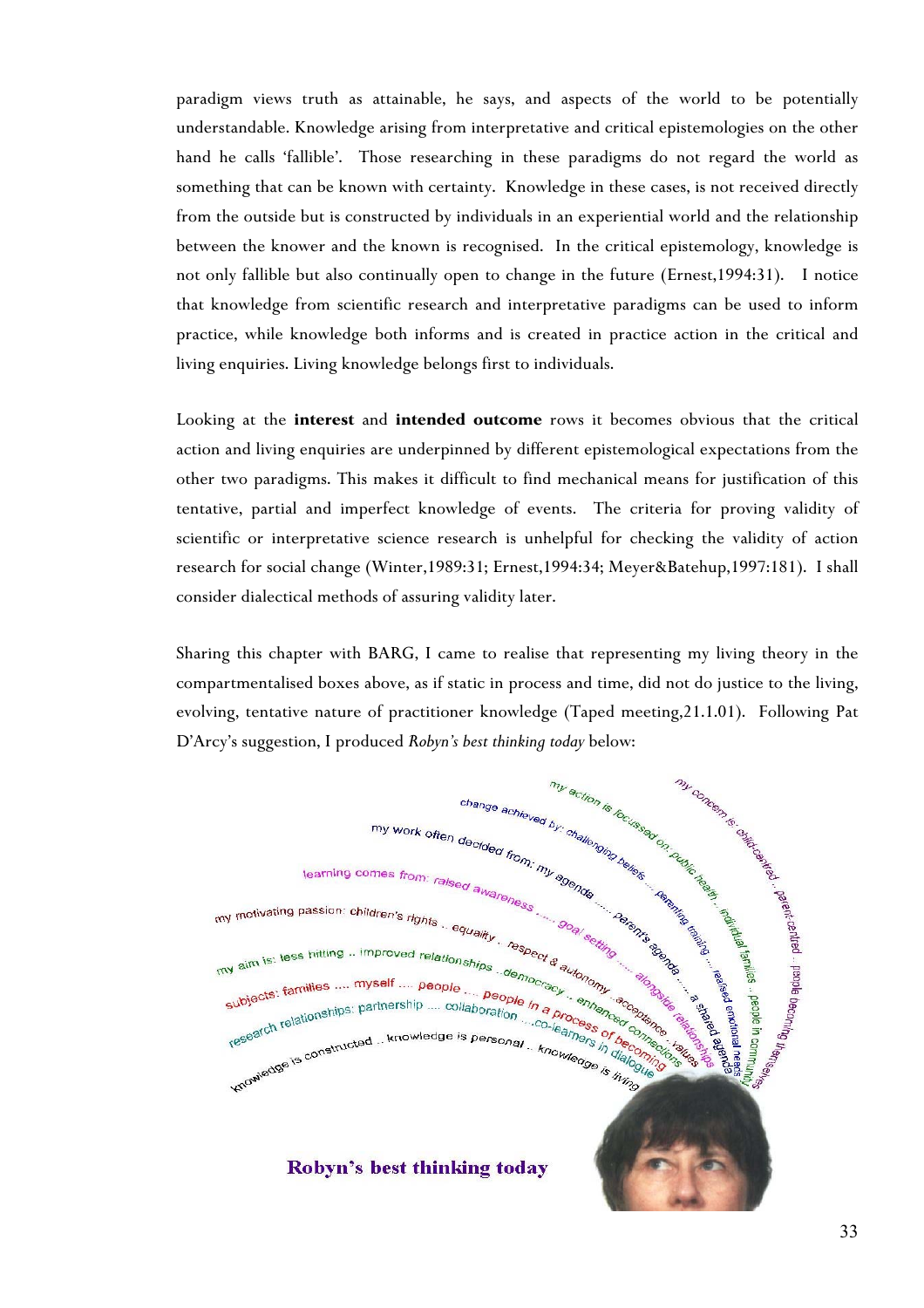It shows my knowledge evolving from the beginning of the research until I reach what Winter calls my current 'improvisatory self realisation' (Winter,1998:371). In conversation with Jack Whitehead I came to see that even this representation does not give a full picture of knowledge as I practice. It does not show *how* I 'live' my 'embodied' knowledge. Jack said:

*This might have been 'Robyn's best thinking' in March 2001 in a sense divorced from your sheer joy of living, the embodiment you show, that delight you communicate to yourself and others. That really is your best thinking.* (Taped conversation,18.8.01).

He is not speaking about *what* I do but *how* it is experienced by others. How can a total communication style, which changes with complexities in the context, be explained?

#### **Choosing, stumbling over or moulding an action research approach?**

I would like to be able to tell you that I chose a living theory (Whitehead,1989) approach from a range of action research options and knew exactly what it meant from the beginning. Not unusually in action research, this is not how it happened. Finding myself in an educational research environment where living theory talk predominated, and freed from many of the constraints of the health sciences, I began my enquiry. My considerations were more ethical than methodological in the beginning. I was preoccupied with human rights and wanted them to be reflected in my approach. Feminist issues in research were central to my previous study and I knew I wanted both to include parents in this study and to make sure they all benefited from the process. I began by interviewing parents, keeping a detailed journal and attending weekly BARG discussions. I learnt about the process as I explored. I will outline methods I used to discover the things I needed to know in the next chapter. Here, my intention is to address methodological questions that germinated from my research question as I 'grew' my epistemology.

It was not until I came to write-up that I became curious about how living theory related to the range of action research methods appearing in health care literature. I feel lucky to have stumbled on a perspective that fitted with what I wanted to do. Although there are action research self-studies in education, why can I find no other studies quite like mine in the field of nursing? I have found action research fruitful and enjoyable, so much so that I needed to be urged towards drawing the open-ended process into conclusions for the purposes of submission. Why then do others find action research so problematic? Beyond the consideration of what constitutes knowledge, power relationships are cited as a considerable problem for nurses, especially in hospital situations (Cowley&Billings,1999; Webb,1989); Meyer,1992; Greenwood,1994). I too experienced barriers when I tried to explain myself to the predominantly different perspectives of Research and Development funders and the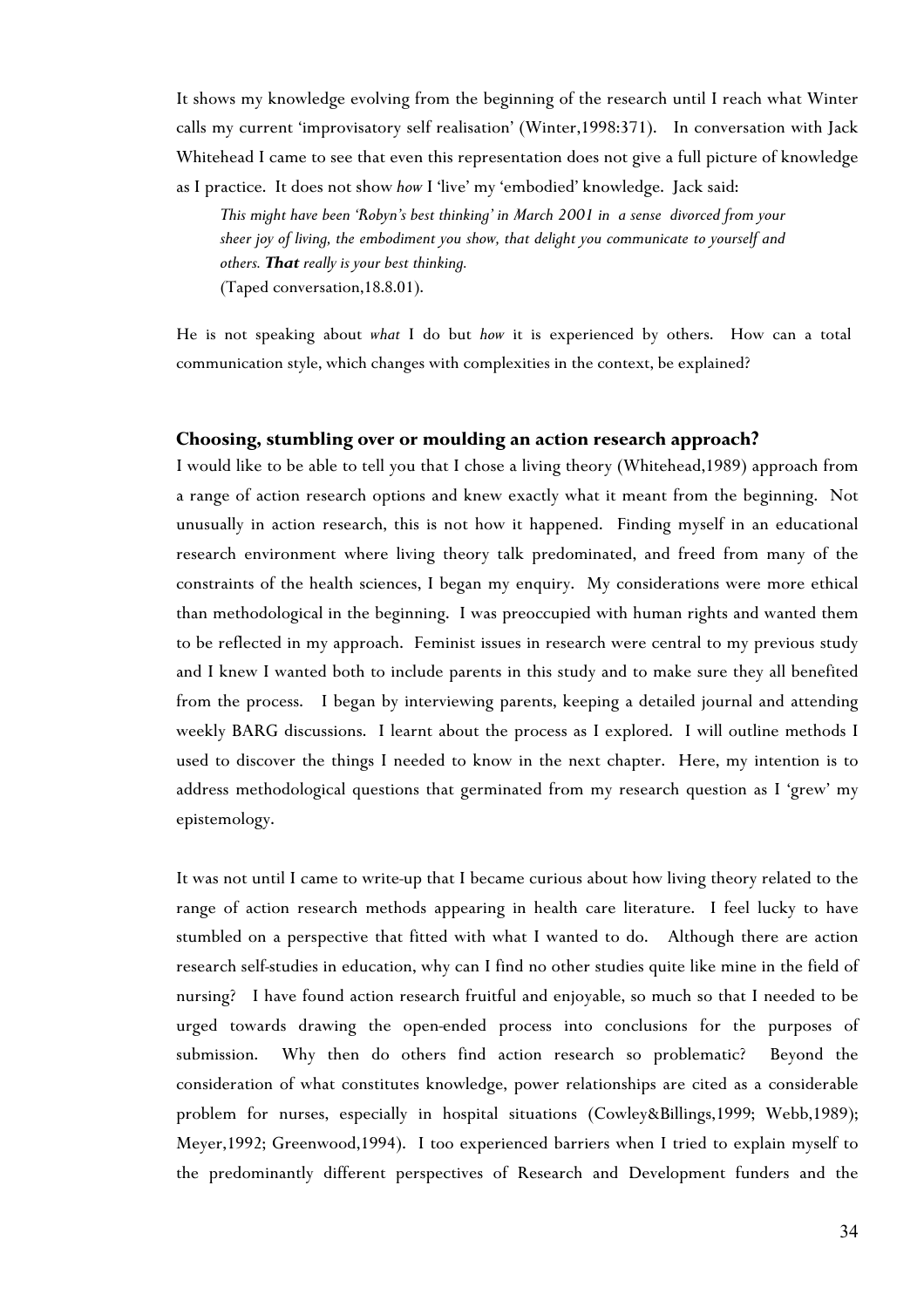Medical Ethics Committee. However, I have enjoyed enviable freedom and encouragement in the actual researching process.

More problematic for writing-up, was my awareness that many shifts in my knowing have been so gradual over time that it is difficult to tell you exactly how it happened or what it was like before. Like Titchen (2000) and her co-researcher Binnie, I found that becoming aware of a way of being was as fruitful in improving my practice as finding new techniques. Here, while recognising it is not possible to reconstruct them all, I will introduce some insights about my methodology and therefore my practice by exploring questions. In the rest of this chapter I concentrate on answering these questions:

- *1. What can I learn about my own methodology from comparing it with that of Lewin?*
- *2. How do I respond to the suggestion that my endeavours maybe manipulative?*
- *3. How does my living theory relate to the range of action research methods described by nurses?*
- *4. How can I check rigour and validity of my enquiry?*
- *5. How can I understand, explain and extend the role played by values in my work and research?*
- *6. How do I solve my concerns about the ethical dilemmas of researching whilst practising?*

## **Similarities and differences from Lewin's action research**

## *1. What can I learn about my own methodology from comparing it with that of Lewin?*

I start my exploration of action research at its developmental roots with Kurt Lewin. Social psychologist Lewin is often referred to as the originator of action research (Adelman,1993:1). Reading about his motivations has helped me understand my own. With Lewin I found early structural underpinnings of present day action research for social change, similarities in the social justice issues he wished to influence and criticism of his methods as manipulative. Relevance of his action research for my study is thus threefold.

First, unremarkably for action researchers, I find Lewin's process of fact-finding, actionplanning and evaluating, in continuing cycles of reflection and activity towards change, a useful beginning for describing my process. His approach differs in that he employed outsiders to demonstrate changes using controlled experiments. I started with Kemmis and McTaggart's *Action Research Planner* (1982) which, building on Lewin's work, suggested cycles of planning, observing and reflecting before formulating new plans. I used their suggestions for collecting and recording data (1982:39-42), which I will outline in the next chapter.

During the first year I felt this model did not adequately describe what I wanted to do and agreed with McNiff that:

*...frameworks presented so far are able to deal with only one problem at a time. Action research should offer the capacity to deal with a number of problems at the same time by allowing the spirals to develop spin-off spirals, just as in reality one problem will be symptomatic of many other underlying problems*. (McNiff,1988:44)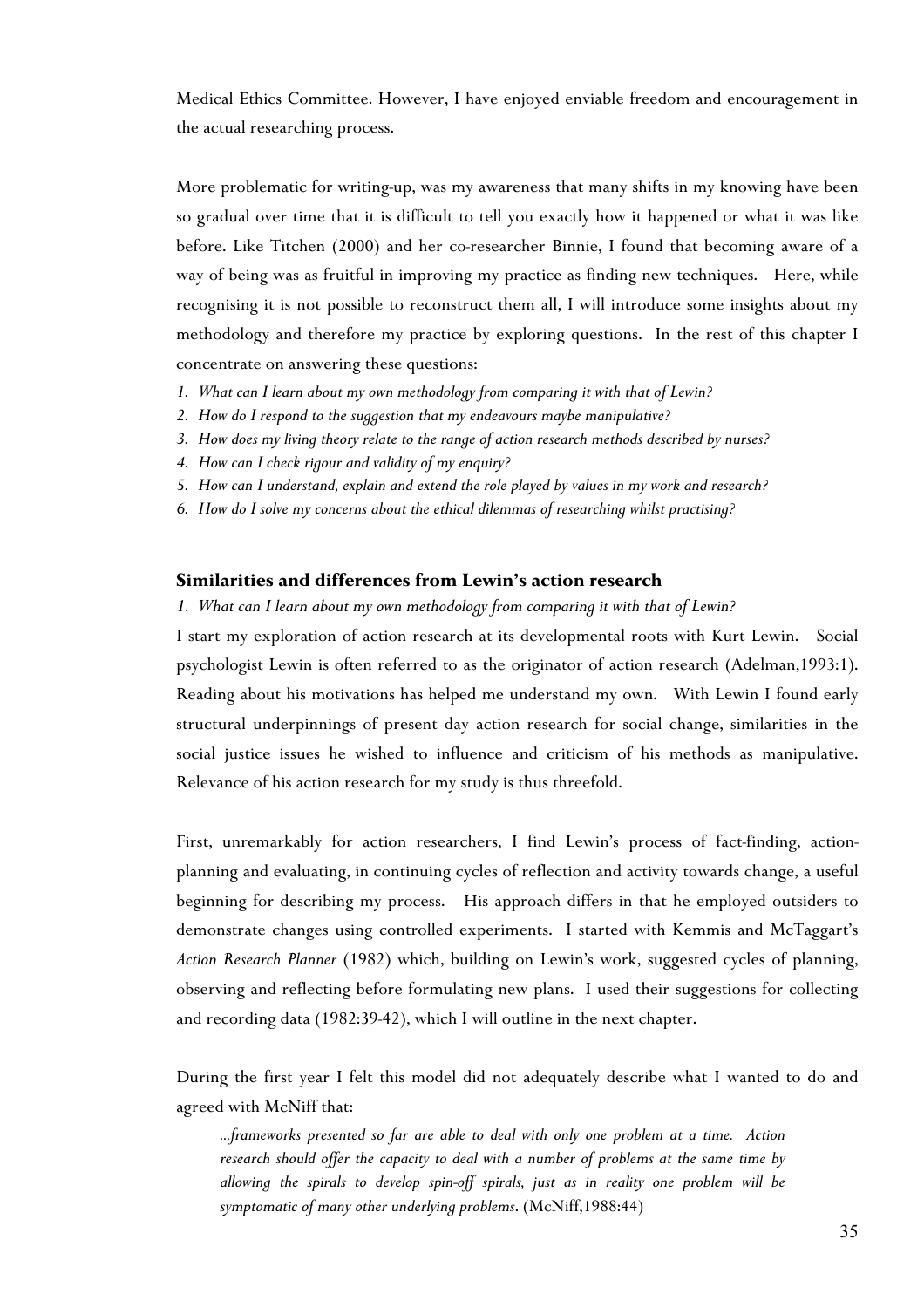Several spirals of enquiry have continued concurrently through my investigation each sprouting new lines of enquiry (Chapter Three). In the beginning, and to an extent throughout the study, reflection seemed sometimes to outweigh action. It was this large amount of conversation, reflection and dialectical debate that gradually changed my awareness about aspects of my practice relationships in a gradual, fine-tuning way. I feel this to be important because my focus turned towards the relationships between myself and people I came across during the research process. The changes I needed to make to improve my effectiveness may have resulted more from my growing understanding about people's situations and the part I could play, than from my consciously doing something different (Chapter Five). In other words, I found new techniques and ways of delivering them, but I also found the way I present myself, my way of being, to be important if the work is to be effective. My intentions moved towards enhancing connection, co-operation, self-reliance and resilience in a whole spectrum of relationships.

For this reason, I agree with Jack Whitehead that the process of research is in itself educational both for me and for those I enquire with. I also recognise Jack's notion of living contradictions, values denied in practice, as triggers for reflection and change. His way of explaining how to deal with a sense of living contradiction is this:

*I experience a concern when some of my values are denied in my practice I imagine a solution to that concern I act in the direction of the imagined solution I evaluate the outcome I modify my practice, plans and ideas in the light of the evaluation.* (Whitehead,1989)

For me it was often an uncomfortable feeling that alerted me to considering that I may have 'got it wrong'. The imagined solution was therefore to think about it, talk to people, sometimes defend myself, until I came to new awareness and began to consider alternative points of view. I could change how I was with people and the uncomfortable feeling faded. This is why some of the process took so long. My urge to defend myself from believing I could possibly be wrong was sometimes strong. I have gradually learned to be more open to hearing alternative perspectives and reconsidering my views. I move towards learning *with* others.

Although Lewin's reflections led to actions different from mine, he recognised that motivating values were important. He said:

*To encourage change toward democracy a change of values in a vast realm would have to be accomplished ... for instance increased emphasis on human values as against superhuman values... education for independence rather than obedience ... manipulating difficulties rather than complaining about them.* (Lewin,1948:36)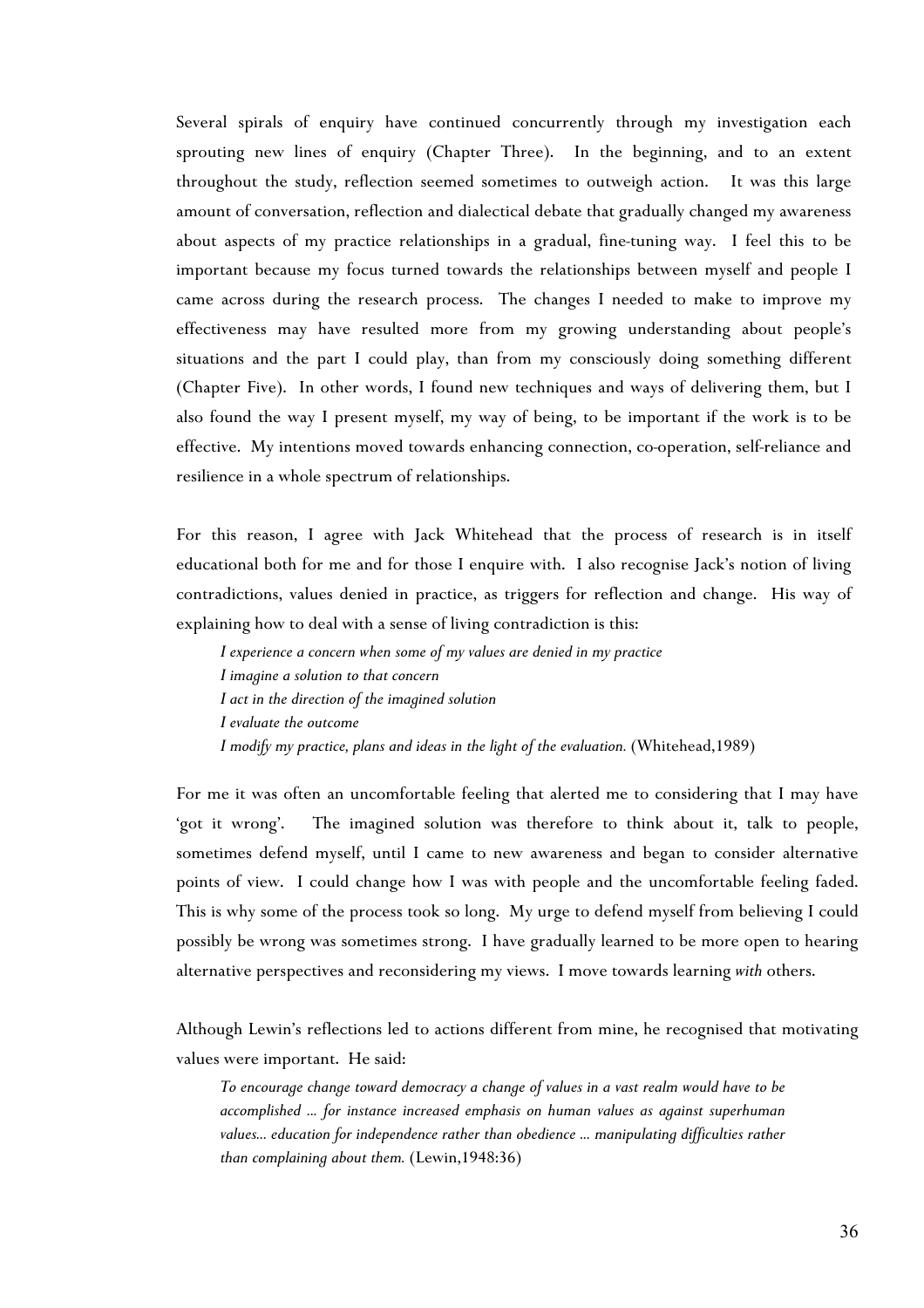He began a process of participation in research that was to lead to the development of collaborative researching relationships, in our time, beyond his possible expectations. This brings me to the second area of his work that offers insights for my own.

## **The democratisation of parenting, practising and researching.**

I felt excited to find a second similarity in that action research was founded on similar democratic motivations to my own. Being Jewish, Lewin emigrated to America in 1933 to escape Nazi persecution. His 'social-psychological' observations about cultural differences between the USA and Germany emerged from the rise of fascism in Germany. About families, he noticed the comparative freedom and independence of children and adolescents in the USA and their lack of servility toward adults. Parents seemed to treat children with more warmth and respect and to encourage earlier independence (Lewin,1948:4-9). He spoke about tolerance for diversity in which cordial relationships could be retained even following a 'hard theoretical or political fight'. In Germany at this time, he saw that, 'a political or even a scientific disagreement seems inseparable from moral disapproval' (Lewin,1936:13). He noticed interrelated differences across all aspects of social life and believed cultural traits as a dynamic whole, to be responsible for democratic attitudes towards 'equal rights for everyone'.

Lewin believed 're-education' was required for democratic reconstruction of cultures, which he saw as necessary if a peace, 'worth at least the name better than before', was to be established (Lewin,1948:34). I have sympathy with his urgency to do something about attitudes he saw lived out in people's actions. His papers (Lewin,1948), recalled my own urgency to do something about the multiple tiny interactions I saw between parents and children, the learnt ways of relating and solving conflict, which lead to future discontent (Pound,1991a, 1994b). I knew that democracy had to be built from the smallest developmental unit - the family - in the way described by the Children's Rights Office (CRO,1995a) and not dissimilar to Lewin's thoughts in his early papers. Having a good idea and a passion to do something about it is one thing, achieving it is another. It was not until I began this enquiry, three years later, that it dawned on me that I could not foster democracy in families if I did not also live it. I will speak more about my I shift towards more collaborative, relationships in the next chapter.

Lewin translated his social research into social action in the field of group dynamics, attempting to resolve conflicts. He appears to have achieved change in projects he supported. His belief in the positive outcomes to be gained from participation seem to have been vindicated (Lewin,1944:140). While consulting with participants he also used behaviourist techniques of his time and attracted criticism that he manipulated workers towards the goals of efficiency and productivity defined by their managers (Adelman,1993:10).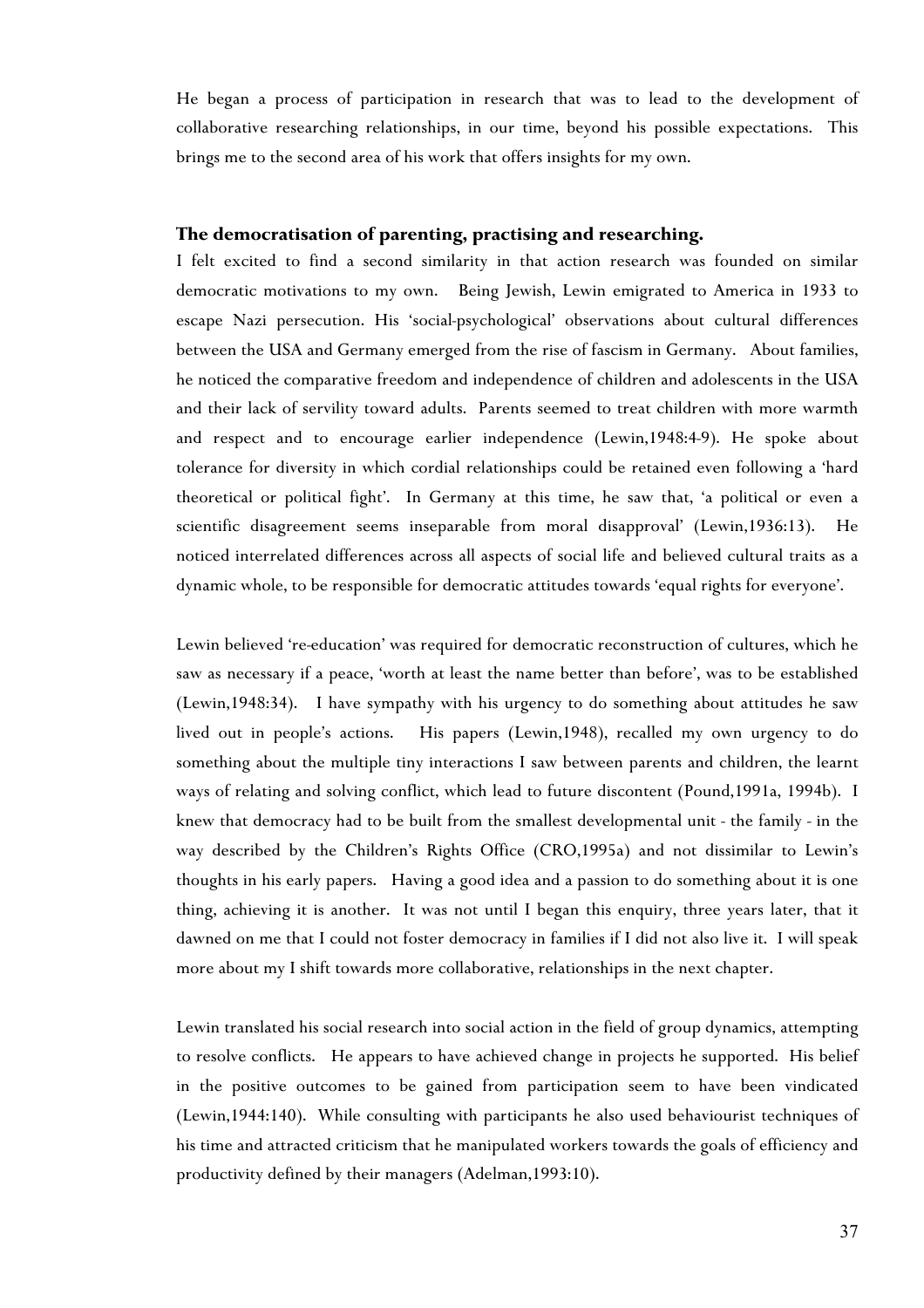## **Helping or manipulating?**

This brings me to the third area of insight that his work offers for my study as I ask:

*2. How do I respond to the suggestion that my endeavours may be manipulative?*

Lewin (1948) saw social change to be a matter of urgency and envisaged methods of 'engineering' attitudes away from autocratic coercion towards more democratic means of solving problems. Adelman alerts us to Lewin's vision of democratic participation within industry not taking into account power relations between managers and workers that influenced processes of change (Adelman,1993:10). Lewin assumed managerial goals were rational and unquestionable his problem being how to gain worker compliance by consulting them. In research terms, he believed social facts to be as real as physical facts and similarly amenable to experimental testing. This meant controlled, scientific 'field' experiments, conducted by outsiders and precluding access to participants during the evaluation stage. Lewin recognised the power of his action research methods as a force for change but it is unclear how conscious he was that his methods were manipulative.

For myself, I was surprised when it was pointed out that my intentions may be manipulative because I saw myself as a force for good. I would like to say that I knew from the outset about encouraging participants to become action researchers in their own right, in collaboration with me. This is not the case. I now know criticism about the manipulative nature of my initial intentions for this study to be well founded because of my hidden agenda. My urgency to improve well-being for children I recognise. It was pointed out by a colleague whose tact I find inspirational. She said:

*I always found you to be very intense. That's not a criticism either, you are very,* very *enthusiastic and I think what ever you pick up and run with is like there's a real enthusiasm, I admire that … I think you are quite forceful … I felt as if there was a clock running for you, a sense of urgency.* (Colleague, taped interview,3.10.96)

The parents were participants rather than collaborators in the first stages of this enquiry. I believe it was my shift to becoming 'also the learner', and supporter of *their* enquiries about parenting, which marks the fading of my urgency to manipulate them, into more tentative democratic collaboration. Awareness that parents usually want good relationships with their children, and can be trusted to look for them when they are able, contributed to my growing understanding of respect. My methods became less like planned social engineering and more like co-learning in dialogue.

Collaborative relationships have become important to my work and therefore my researching and yet I find few action research projects in nursing that include service users in this way. It appears that the span of ontological and epistemological underpinnings may cause a similar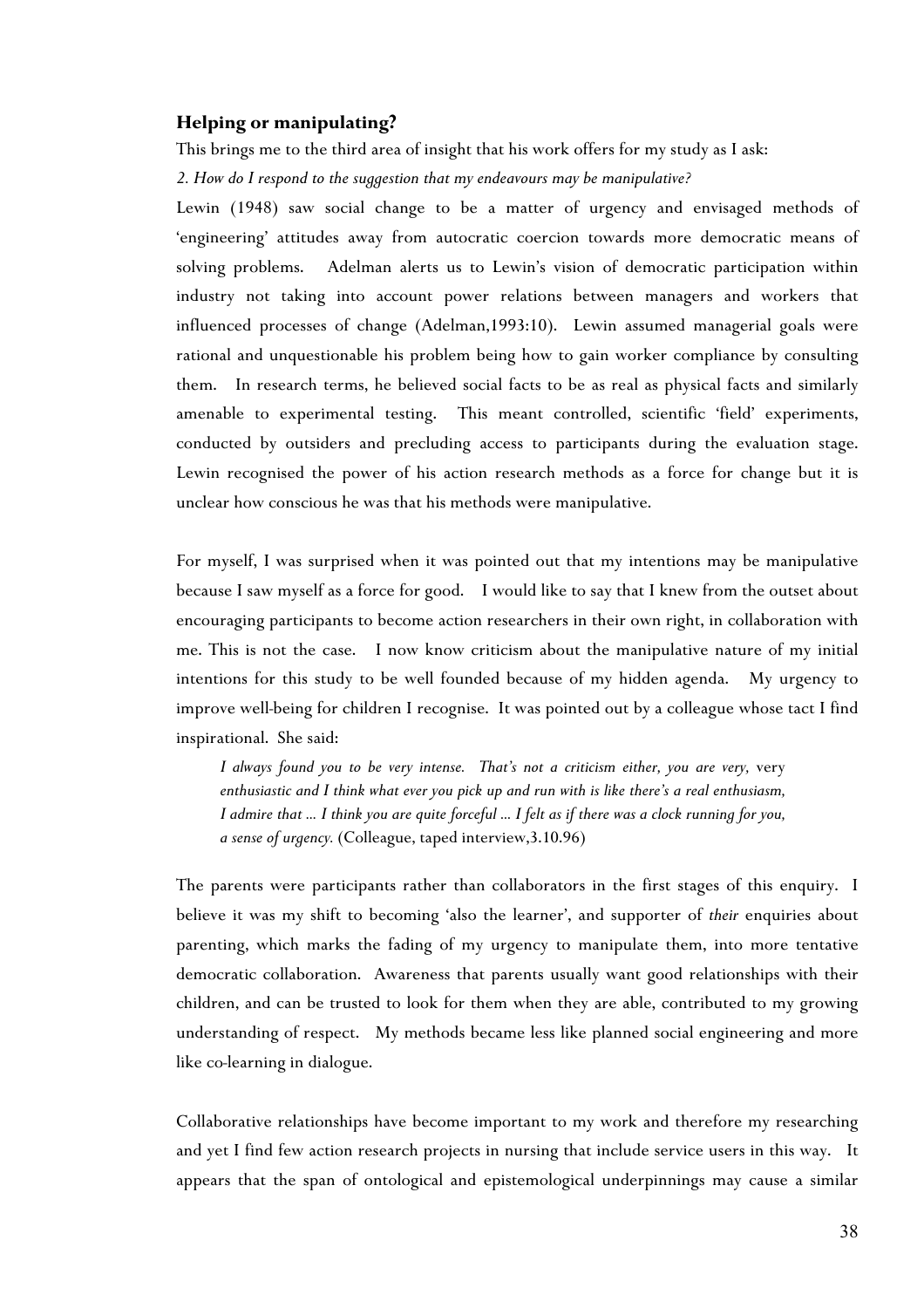span of research intentions within action research for change, as I found when comparing it with more traditional research paradigms.

## **A developmental shift of action research towards collaboration**

*3. How does my living theory relate to the range of action research methods described by nurses?*

Action research seems to be an approach to research rather than a specific method and is not therefore easy to define. I found Hart and Bond's typology (1995:40-43) useful for showing where my method relates to others described in health care literature.

To clarify what is meant by action research Hart and Bond build on four broad traditions that include *experimental* action research, *organisational* change, *professionalizing* action research in education and nursing, and the *empowering* approach of emancipatory research. Hart and Bond identify seven criteria they found to distinguish action research from other methodologies. They say action research is*:*

*1 educative 2 deals with individuals as members of social groups 3 is problem-focused, context-specific and future oriented 4 involves a change intervention 5 aims at improvement and involvement 6 involves a cyclic process in which research, action and evaluation are interlinked 7 is founded on a research relationship in which those involved are participants in the change process.* (Hart&Bond,1995:37)

I like their conclusion that their typology shows:

*... a developmental process over time as action research has shifted from a scientific approach to social change to a more qualitative and social constructivist methodology.* (1995:44)

I would add that the developmental process of action research is taken even further by this current research process as it moves towards greater collaboration with clients. This fits my impression that health care is moving towards greater recipient participation in interventions affecting them including involvement in research as well as therapeutic procedures.

#### *Experimental*

As I consider the researching relationships across each of the four action research traditions, shifts in the degree of collaboration involved emerge. Lewin's controlled *experimental* type of 'reeducation' sought to bring about measurable changes in participant's perceptions (Lewin,1948). It was undertaken by outsider researchers who used experimental methods to prove outcomes. It could be considered 'top-down' in that improvement in social relations between workers and managers did not take account of power behind the managerial stance.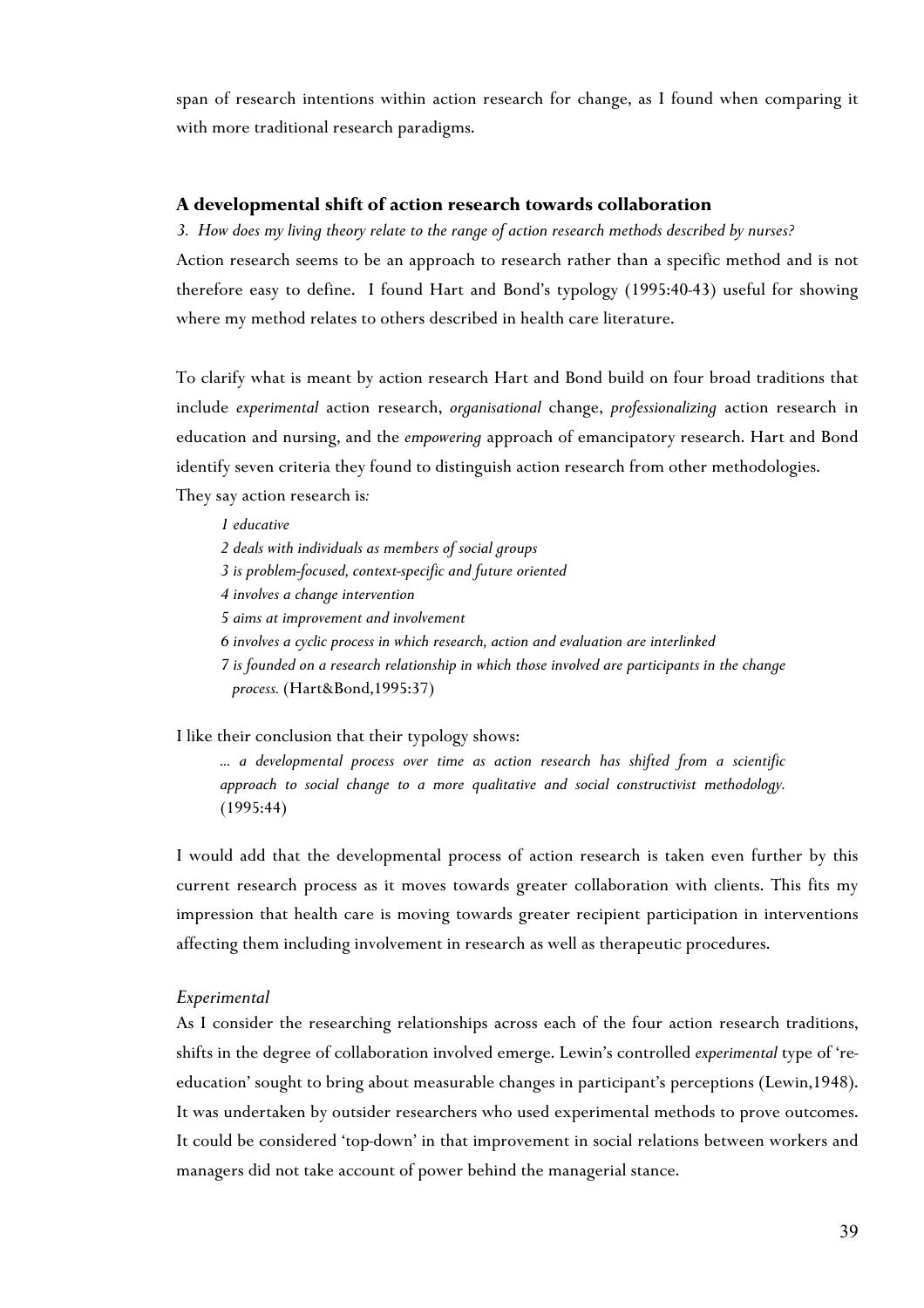#### *Organisational*

The managerial biased *organisational type,* also has top-down, predetermined aims for organisational change. Consensus may be sought amongst participants in an attempt to overcome resistance in situations where individuals or work situations feel threatening to them. Negotiations might be facilitated by the consultant outside researchers (Hart&Bond,1995: 40- 43). Cowley and Billings place their action research project of health visiting in this type (Cowley&Billings,1999:966). In their study, fact-finding in a general medical practice was aimed at profiling health needs of a population in order to redirect health visiting services to meet those needs. Consumers helped prioritise health needs before a partnership of researchers, managers and GP fund-holders  $^\perp$  planned the development of the health visiting service. The desire to create a service for school-aged children and establish a community development project met with economic complications resulting from the GP fund-holding priorities of the time - 1997. The resultant pull of primary care away from community health promotion towards reducing the demands of individual users on general practice required considerable painful negotiation (1999:972).

The health visitors and school nurses appear to have played little part in the process. Locality managers and the health visitors are reported as being disempowered by the economic imperative to meet GP requirements. Poor communication equally left school nurses angry (1999:970). Cowley and Billings speak with disquiet about the project as they describe 'a sense of betrayal experienced by practitioners who were already upset, stressed and angry about unconnected events' (1999:972).They ask if 'the upset caused in any change process is justified in the interests of research?' Later, they seem to accept 'that dissonance was, at times, a necessary part of the process even though it was not a preferred way of working (1999:973).

Although not stated as goals for my research, three similar outcomes, improved clientparticipation, a service for school-aged children and community development, also emerged from my research in practice (Chapter Seven). I moved to these areas in my work because they arose as necessary for meeting emergent health needs and because they became possible as my skills increased. In contrast to the health visitors and school nurses in Cowley and Billing's study I recognise a great deal of personal autonomy in the 'bottom-up' process I created and therefore I felt energised and freed from animosity towards managers. My study occurred in a GP practice which resisted 'fund-holding' and therefore instead of economic pressure I was offered supportive interest. As non-work aspects of the research happened in my own time the only costs to employers were my university fees. I decided the course of the research myself.

# *Professionalizing*

 $\overline{a}$ 

<span id="page-15-0"></span><sup>&</sup>lt;sup>1</sup> GP funding - See Chapter Three: 74 footnote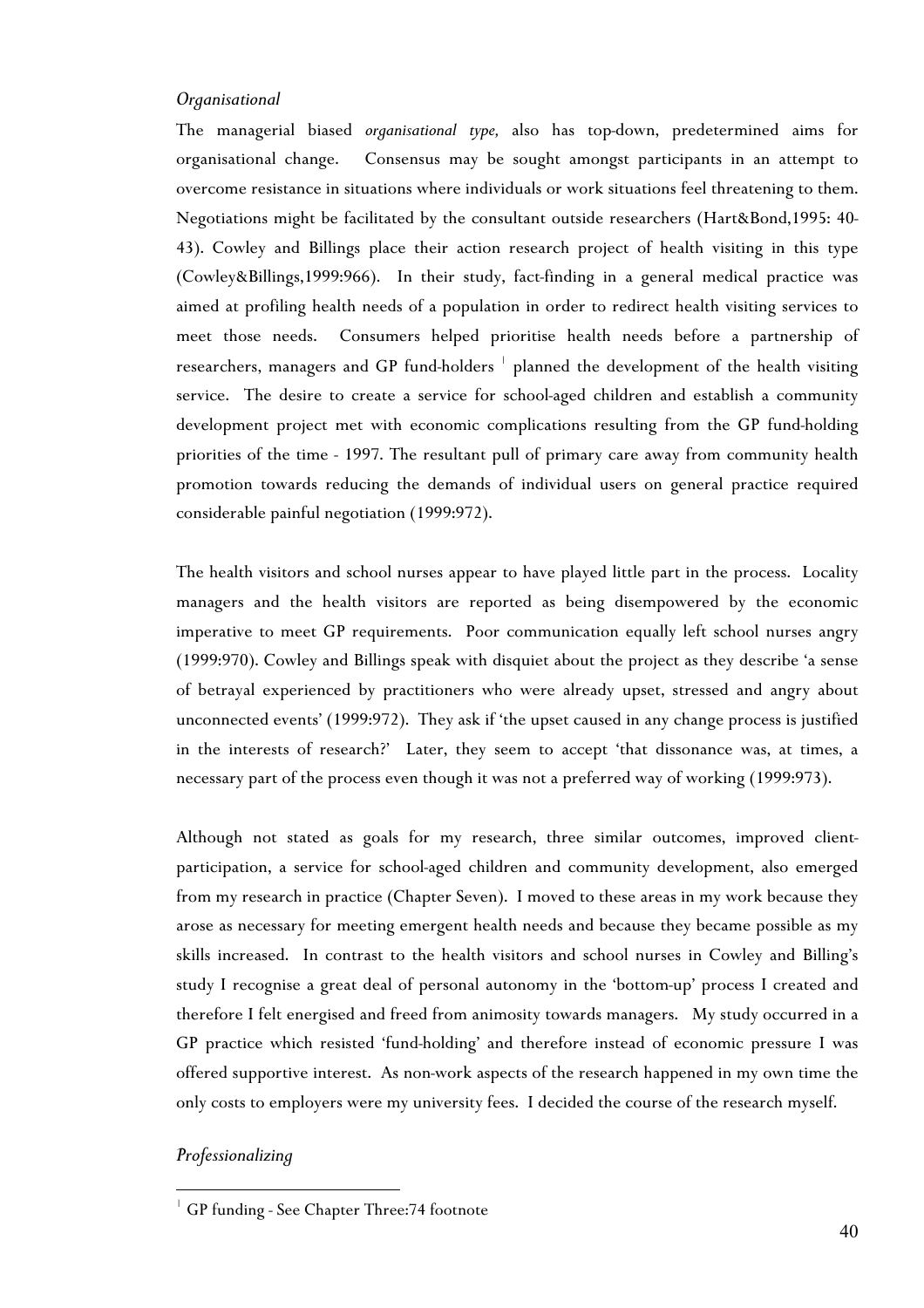Practitioner-led *professionalizing* action research grounds the changing knowledge and actions in reflection on the everyday experiences of professional practice. Both the problems and the definitions of success are professionally determined. Practitioners are empowered themselves, may negotiate with, and become advocates for users of the service (Hart&Bond,1995:40-43). Titchen's hospital ward-based project with Binnie used a critical theoretical approach. The goal was to understand Binnie's expertise in patient-centred nursing and to develop her skills in facilitating ward staff acquisition of these skills (Titchen,2000:40). The project started as collaboration between the two and moved towards a type of collaboration with the staff as they learned self-awareness, reflective, critical and creative thinking (2000:160).

#### *Empowerment*

In *empowering* action research, the shift is towards all participants as enquirers with a stake in a change process. Exploring problems becomes part of the process of enhancing user-control and shifting balances of power. By taking account of vested interests, outcomes are negotiated using pluralist definitions of improvement and knowledge (Hart&Bond,1995: 40-43). Hart and Bond report no studies in nursing which fit *empowerment* type research. Considering their typology helps clarify the development of my own study towards collaboration in purpose and action. The research I describe in this thesis began in the *professionalising* type in terms of my identifying the initial problem and becoming a reflective practitioner. My focus shifted into *empowerment* type in some areas in that I am now more likely to encourage parents to decide the focus of their own enquiries and to take greater part in finding solutions (Chapters Five, Six). I also created collaborative researching relationships with colleagues. Here we decided the direction of our deliberations and were democratic together in our actions (Chapter Three:73). My changing awareness continues to develop in dialogical and dialectical relationship with colleagues, parents, BARG and others. I will describe the development of my methods in the next chapter.

Educationalist Adelman, speaking of the recent emphasis on improved practitioner effectiveness through individual reflexivity, points to a shift away from Lewin's view of action research as a democratic group commitment. He claims individual self-reflection is less likely to promote democratic participation and democratic practice (Adelman,1993:16-21). I believe that this present study and the research in classrooms by Moira Laidlaw (1996) should restore Adelman's faith in the viability of the democratic impulse in practitioners' value-led research. However I take his point and support his call for bringing together Schön's individual reflective practice (1983) with Lewin's discussion and decision-making and Freire's work in democratising communities (1972). I will speak about the rationale for the movement of my research towards community development in Chapter Seven.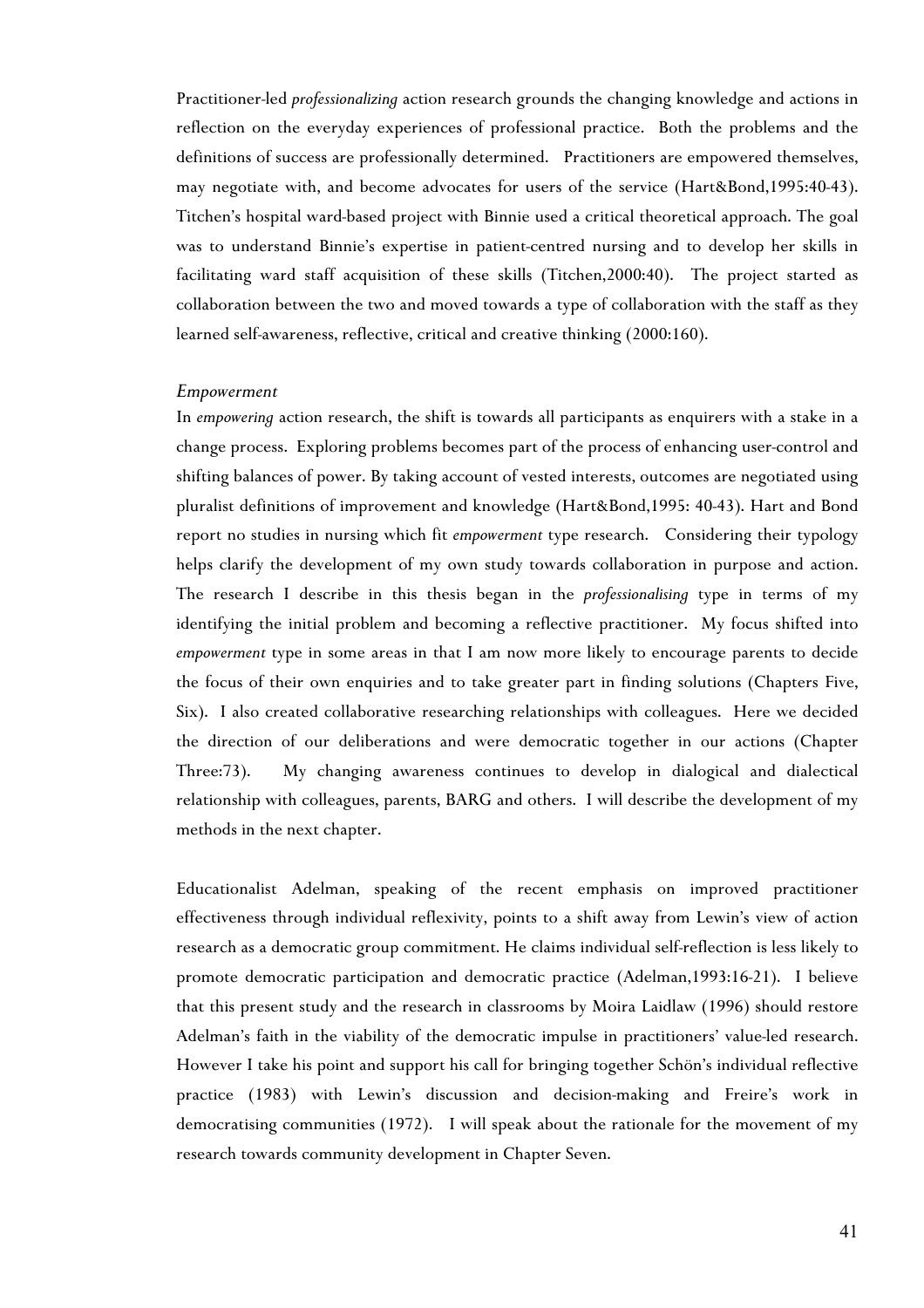I recognise the entrenched power relationships in health care, which both Cowley and Meyer identify as hindering true empowerment. Meyer suggests,

*it is perhaps wrong to think that action research should strive to be closer to the enhancement end of the spectrum when the contexts of health-care practice do not easily allow this.* (1997:179)

I am saddened by the view that health care institutions are not yet ready to strive for democratic working practices. I can speak only about my own experiences of being able to move towards collaborative relationships in a context where I experience considerable personal autonomy. In a paper about the significance of personal beliefs in my professional agenda I explored the value of autonomy for boosting my energy and sense of purpose (Pound,2000). I asked where my strongly held beliefs about autonomy comes from and why I behave the way I do in some contexts.

I notice researcher's perspectives and values are acknowledged as important for researching relationships in nursing (Webb,1989:408; Meyer,1992:1070.). However, values appear to play little more part than stated as ethical intentions or described in situations where they cannot be realised. Uncomfortable regret and acceptance that little can be done seem especially to result when issues of power occur within teams (Meyer&Batehup,1997:179). The outsider role of the researcher renders her less able to assure contradictions are explored by practitioners. I suggest practitioner values, if central to the research could play a bigger part in understanding and improving practice. I wonder what would have arisen if different questions were asked such as, *'How can we improve our practice here? In which ways are our values negated in our practice?'*

Before I consider the values that emerged when I placed myself in the centre of my study, I pause to explore my fourth question.

#### **Establishing validity and rigour through relatability**

### *4. How can I check rigour and validity of my enquiry?*

I feel clearer about the validity of my research when other people say my explanations have relevance for them. I expect people most likely to find clear similarities with their own practice to be other practitioners. However, Bassey referring to the importance of the process of comparison suggests:

*The point about relatability of findings from one situation to another is that there is no guarantee that they can be applied, but the merit of the comparison is that it may stimulate worthwhile thinking.* (Bassey,1995:11)

This form of relatability provides a type of triangulation giving depth to my insights by expanding their possibilities. I also looked at interpretations of incidents I made during the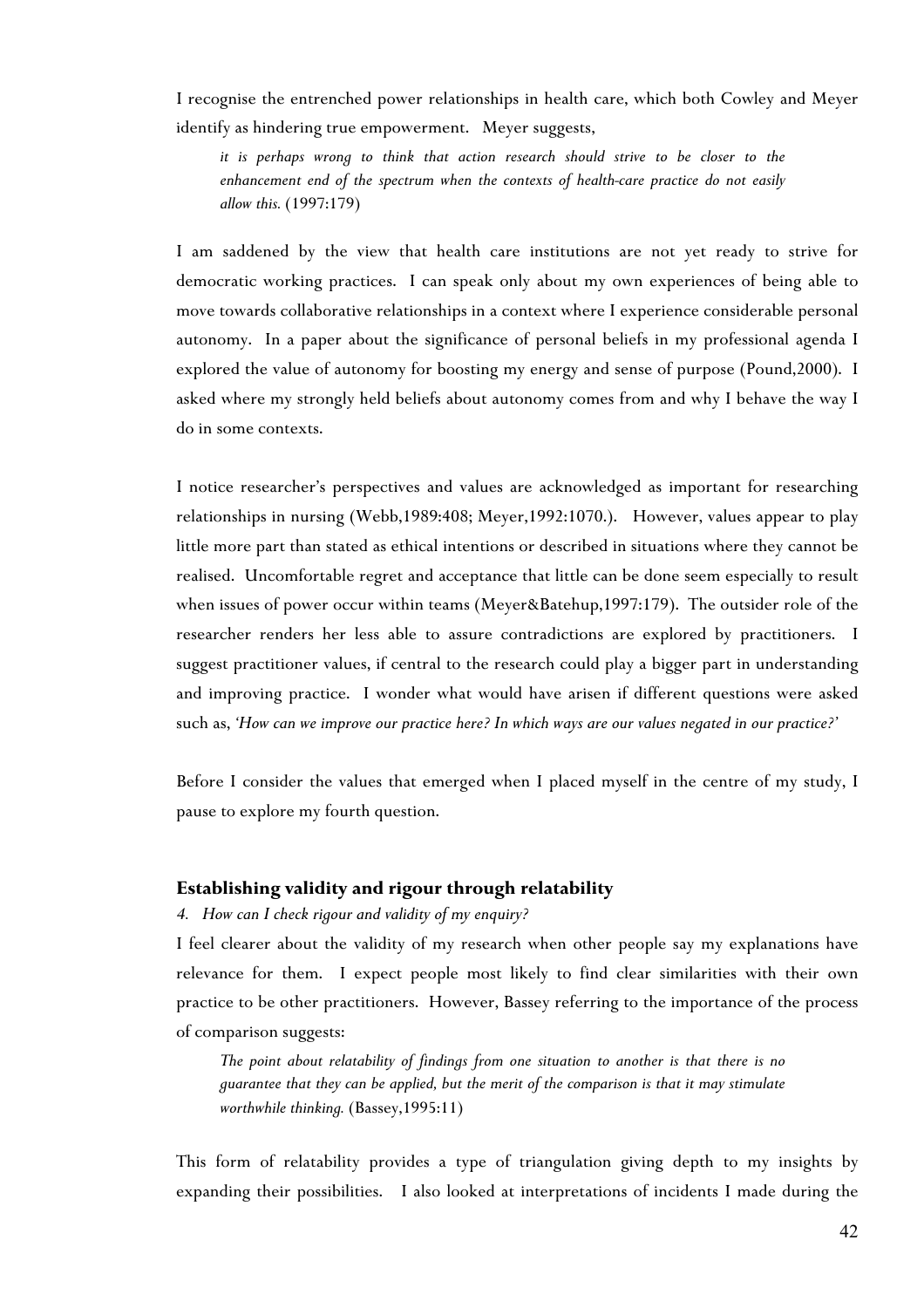research process, particularly struggles I experienced. These were times when I felt uncomfortable about things I said or did, or when other people disagreed with me. I discussed my perceptions with people and contemplated possibilities, sometimes lengthily. Resolution was often by movement towards greater understanding of my beliefs and values. Looking at two examples when this happened (below) I find relatability between the process of my deliberations and that described by Winter for ensuring rigour (Winter, 1989:38). I look particularly at 'reflexive' and 'dialectical critique' in order to show their relatability to my own deliberations.

'Reflexive critique', Winter's first principle (1989:43), is recognisable in my process. Reflexivity refers to assumptions, concerns and interpreted meanings that I as researcher make of experiences and phenomena under scrutiny. For ensuring rigour in research terms reflexive critique is about critically reflecting on the meanings I attached to data as it was collected. Being rigorous in collecting and interrogating data should make my interpretations of experiences more likely to be believable for other people. Here I relate my deliberations to the three steps Winter suggests for increasing rigour:

- *I collected accounts*
- *I examined the reflexive basis of these accounts. I examined the appropriateness of my perspective and asked if there were other possible explanations.*
- *my claims could sometimes be transformed into questions which might increase the range of alternative explanations.*

In this way new lines of argument could be exposed for broadening my understanding of the account and the assumptions on which my interpretations depended (Winter,1989:43). As my collaboration with other people increased, opportunities arose for offering my perceptions back to participants. I therefore add a fourth step to Winter's three:

• *I offered interpretations back to participants to check the accuracy of the account and the appropriateness of my interpretation.* 

An example of this process I called *Belief or prejudice?*

## **Belief or prejudice?**

In chapter five I describe some of the processes in which I considered and changed my strongly held assumption about religion in a family's life. Here I summarise what was in reality a messy transformation over several years as I shared my perceptions with others before eventually asking the family concerned. This is what happened. Meeting Marianne and her mother, and hearing about Brian in the weeks after the birth of their first baby, I formed assumptions about them and the future work I might need to do (Page 114). I saw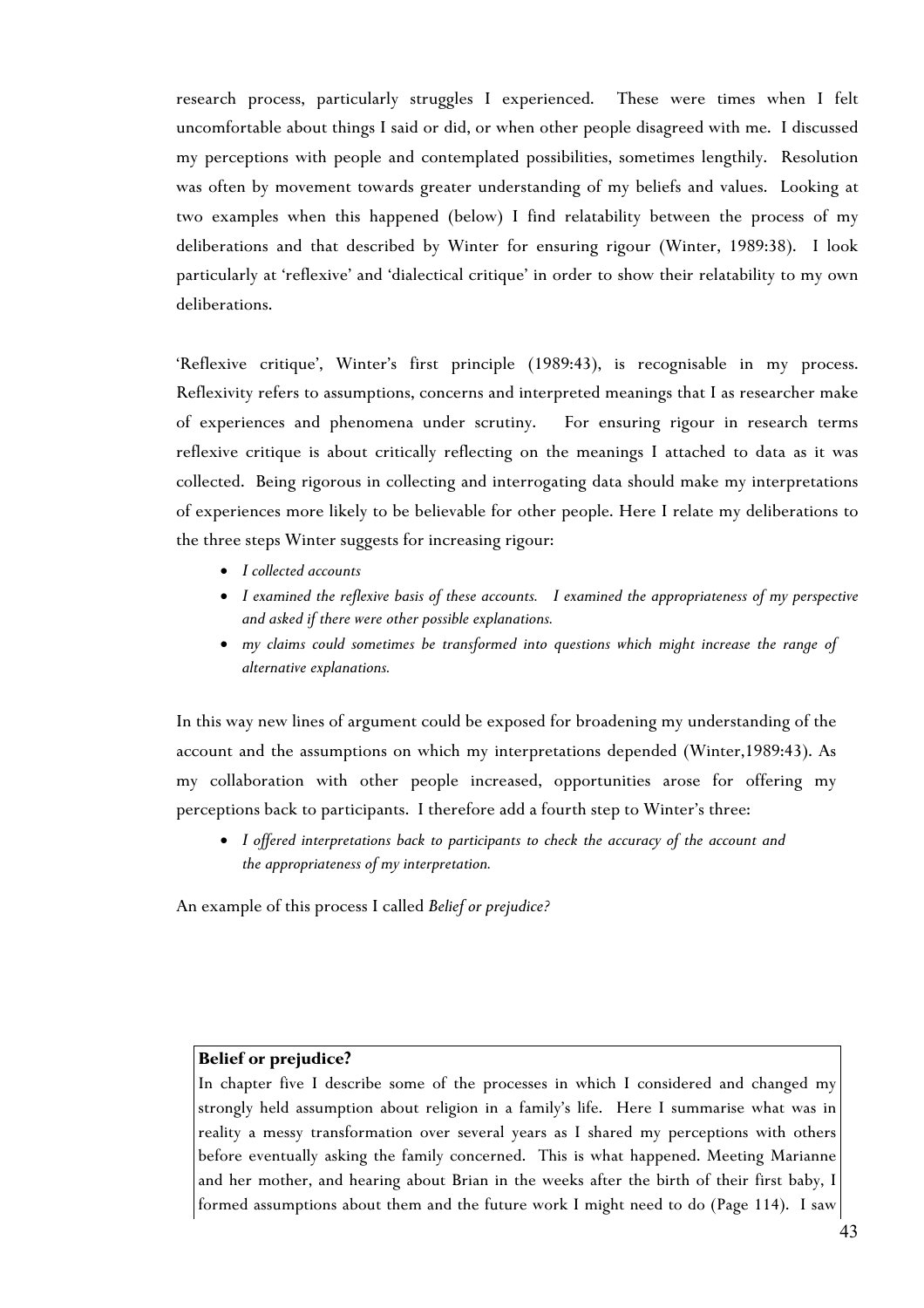the family's commitment to a religious faith. I perceived Marianne's mother to be a dominant figure, likely to have influenced Marianne's early life. Her demeanour and prominent position in the church led me to wonder if she might hold traditional hierarchical family values. Marianne also told me she suffered from ME. She appeared to lack confidence and was concerned about her ability to cope. I wondered how much of this was a legacy of her early life experiences. My own recent experiences told me that families with a strong religious faith sometimes used physical punishments on children to maintain a hierarchy of authority (1991 Archive reported in Pound,2000; Pound.1995a:26; Greven,1992). I assumed this family might use physical punishments on their child in the future and planned future conversations accordingly. These assumptions were based on my own personal experiential knowledge and mostly proved well founded during later conversations with Marianne and Brian. However the last assumption, that they might use physical punishments on the child was unfounded in that they had already made the decision, within their religious faith, not to use physical punishments. My approach, drawn on my knowledge, was not the best action for this family. My assumption that people with a religious faith are likely to hit their children was too absolute and needed to be more tentative in its prediction. Reflexive critique of my assumptions meant that meanings I made of the initial data altered and I modified my interpretation and therefore future intentions in my work.

Winter's suggestion is that the authoritative claim made by an account is twofold. First, it implies that it accords with 'the facts', and secondly it implies that it is generally true. That is, anyone else would have come up with 'the same account' if they had been there to observe. I am wary of the second. Anyone else may not come up with the same account because they may be informed by a different knowledge base. If we do not feel free to offer new perspectives for consideration how can things move on? I agree with him however, that reflexive critique:

*enables us to question any claim to generality, by noting the string of particular assumptions and judgements on which any interpretation must always depend.* (Winter,1989:44)

The second of Winter's principles is 'dialectical critique'. Phenomena are subjected to a critique in which the complexity of meanings made of the whole may compete with the apparent meanings available in each of its components. Winter suggests:

*it is this search for the combination of the overall unity of a phenomenon and the diversity of its elements which characterises the second fundamental dialectical approach to the process of understanding.* (Winter,1989:48*)*

In action research, emphasis is placed on explanations of how and why change occurs and theories emerge. *'Respect for me as a person'*, the next example, appears to relate closely with Winter's dialectical critique.

#### **Respect for me as a person**

At a multi-professional training day we participants were asked, in small groups, to consider some basic beliefs (journal,28.6.96). I spontaneously disagreed with the statement, 'I believe I should be respected by others'. I did this because of what McNiff has called my 'best thinking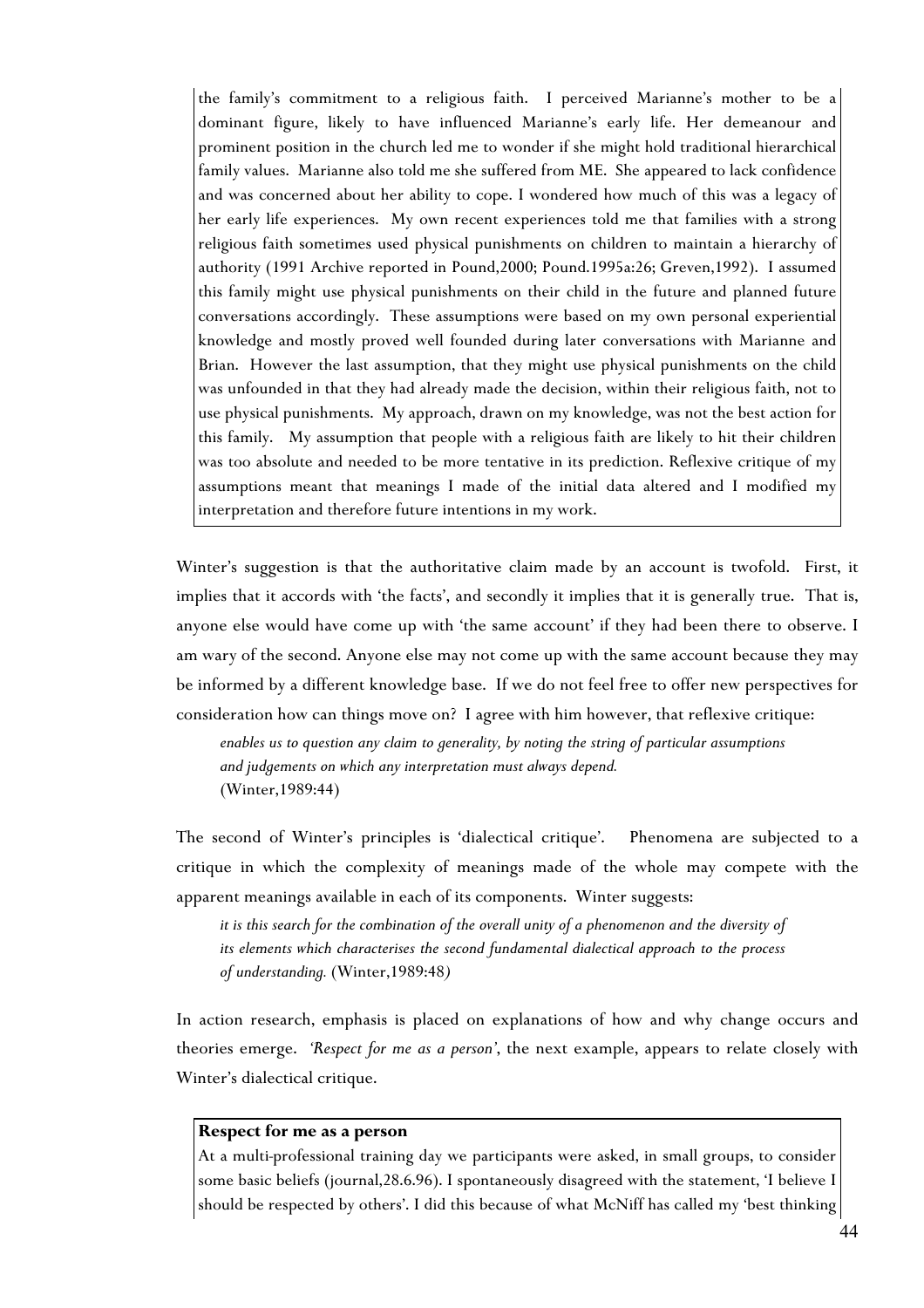to date' (Laidlaw,2001). I disagreed because at the time, I felt I had no right to expect respect from children simply because I was an adult. I had arrived at this belief from, amongst many experiences, discussion with parents who frequently complained that their children 'showed no respect' for them when they felt it was their due. This was often in contexts when parents themselves did not appear to show much respect for their children's feelings. Similarly, I heard complaints from older people about youth who they said, no longer showed respect (meaning fear) for authority figures such as teachers or police. I took this to mean that I should not *expect* the respect of others as a right. I should earn it through my actions towards other people. Participants in our small group were clear in their disagreement with me saying that all people have the right to expect to be treated respectfully by others. I wrote my thoughts later, *Is this about being 'worthy of respect' or 'treated with respect'? Is it due to you because of your position in society or is it common to everyone? Therefore, let's try another statement, "I believe I should be treated with respect by others because I am a human being and worth it'* (Journal, 28.6.96). This does not mean that I can expect to automatically receive it of course (page 47).

Dialectical critique of my conclusions, involving different contexts and different people's points of view, has continued ever since. Most recently, again in discussion with others, I came to extend the notion of respect for myself after the shocking death of Bob Gibbs, the general practitioner with whom I worked. Realising I was also grieving, in similar ways to my clients, I could no longer expect myself to go on caring while suppressing my own feelings and giving endlessly of myself. My personal resources were low and I also needed time to restock. I needed to learn to recognise and voice my own needs while respecting myself enough to be able to also ask for consideration if I was to continue. This is no mean feat for a woman, nurse, mother, carer who has rarely questioned the obligations (and rewards) of caring.

'Collaborative resource', Winter's third principle, is closely entwined with dialectical critique as I have shown. It includes the mutual challenge of enquiring together for negotiated interpretations (1989:55). Focusing on the inevitable personal threat involved for all concerned, Winter speaks about *'risk'* as his fourth principle (1989:60). I prefer 'openness to challenge' which I believe both recognises risks involved in uncovering flaws in practice but allows optimism that through exposure to the critiques of others acceptable solutions and explanations may be found.

'Plural structure', Winter's fifth principle, recognises that a collaborative enquiry will not result in a unified structure of cause and effect (1989:62). Collaborative enquiry creates accounts and their critiques ending, not with conclusions, but with possibilities intended to be relevant in various ways to different readers. Principle Six, speaks of the relationship between 'Theory, practice, transformation'. They do not confront one another but are necessary to each other for continued vitality and development as questions are asked and contradictions confronted in unending transformations (Winter,1989:67).

This brings me back to the values that came to the fore when contradictions were exposed in my practice.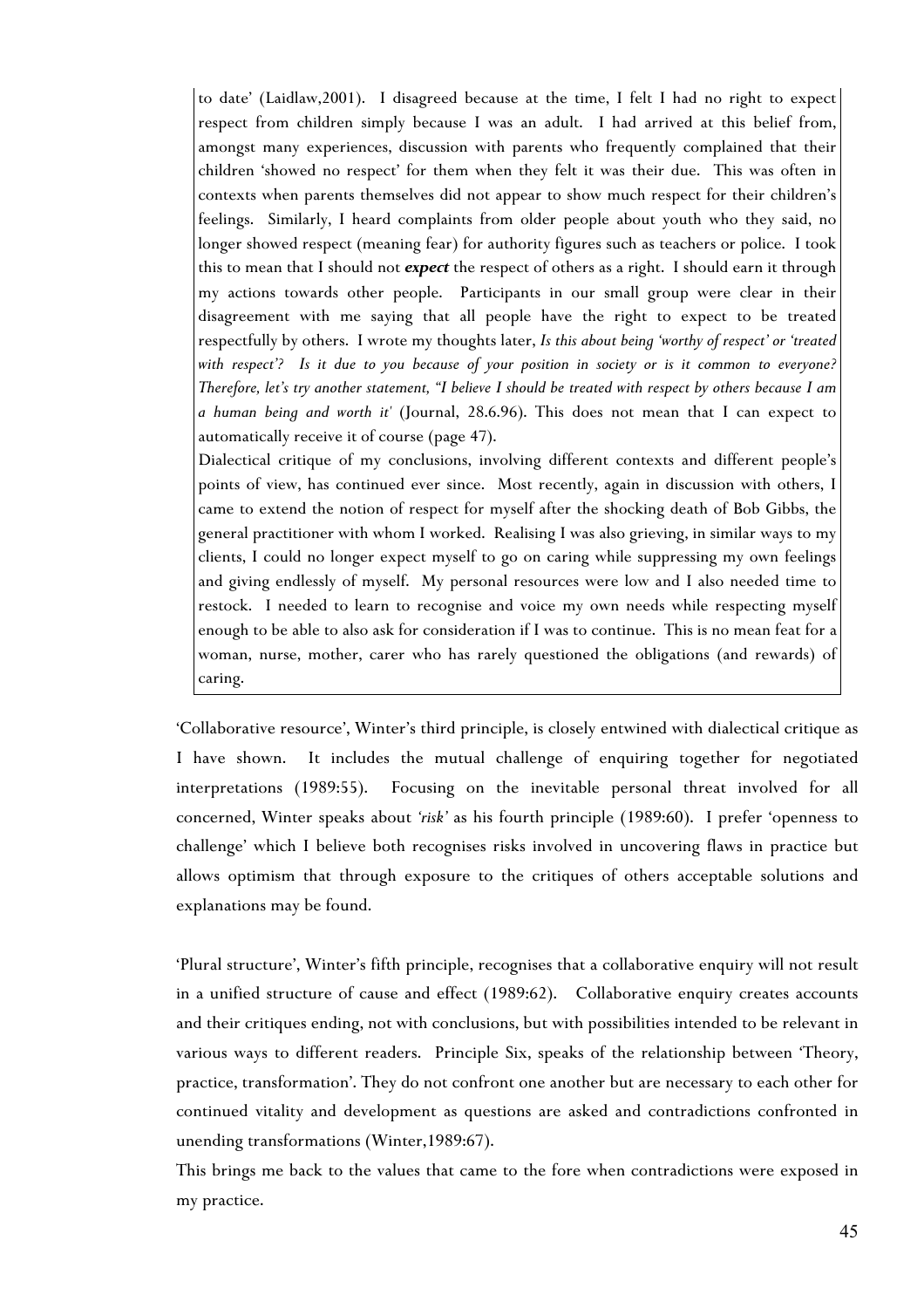# **Value-led research**

### *5. How can I understand, explain and extend the role played by values in my work and research?*

I approached this research with very strong opinions about what was 'good' for children and awareness that I needed to do something about it in my work. My attempts at finding a research question within a health science approach were value-laden and inappropriate in a paradigm where strongly held beliefs were seen as a hindrance to unbiased outcomes. Finding an action research methodology that encouraged my personal commitment to be at the forefront allowed my study to begin. However, my understanding and generation of my values continued to be developmental.

I began the research recognising my belief that children are worthy to be free from physical violence and having their views taken seriously, in the same way that their parents expect as a 'right' (Pound,1995a). I also started the research feeling defensive about these beliefs, having experienced conflict during previous years when I tried to persuade others of my views. Now, I realise uncomfortable feelings arose from the implied criticism and moral obligation to comply which rights impose on listeners. I recognise that as the research progressed, my righttalk faded in my health visiting practice as my values grew. I agree with Smith (1997) now, that rights and values attract different considerations. In relationships with children she points to rights owing more to:

*the formal requirements of regulating, measuring and monitoring the externally observable contours of performance.* (Smith,1997:3)

Values on the other hand are internalised beliefs that motivate behaviour and are concerned with less tangible qualities of caring in human relationships. We need them both she says, because values direct attitudes in order for the externally defined rights to be achieved (1997:12). I realised if I was to be useful in both my own and others' enquiries improving family relationships I needed to 'live' respect, which I was advocating in relationships with children, with everyone I met. My meaning for the value 'respect' grew as I began to intellectualise the competing complexities that I needed to take into account if I was to see other people as worthwhile regardless of their beliefs.

I found values a useful springboard for understanding my motives for acting as I do, for highlighting areas for improvement and for extending the role values can play. I agree with Whitehead that it is by recognising contradictions, times when personal values are not realised in practice, where the greatest moments of learning and change occur (Whitehead,1989). I recognise these times as feeling uncomfortable with a situation, more ill at ease than an immediate recognition of my failure to be congruent. For example, I now realise that the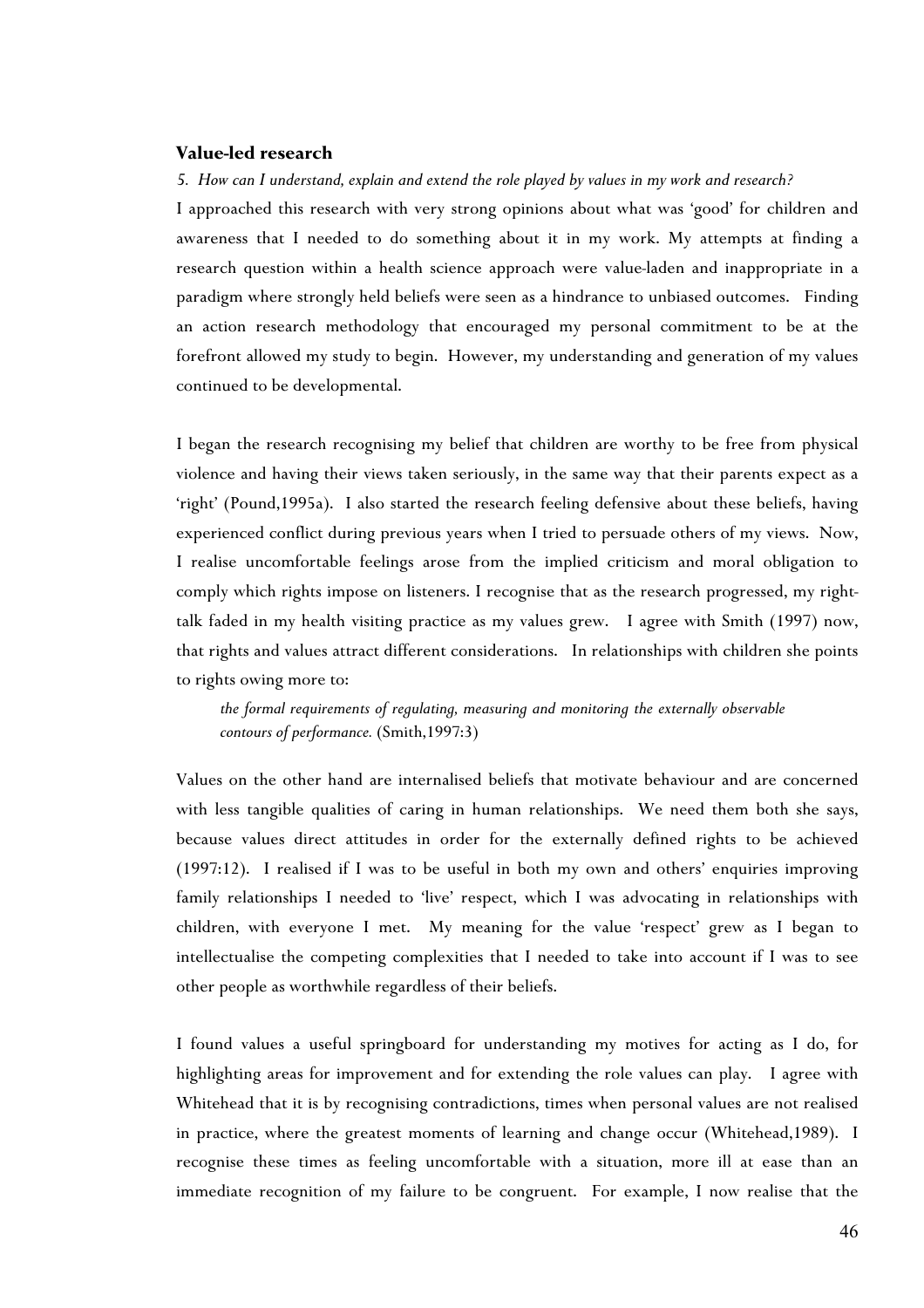defensiveness I experienced during the campaigning years was as much about my lack of respect for others' views as from their resistance to mine. Listeners must have felt criticised by me. I wanted people to believe me and to act *now* to improve things for children*.* I did not understand the process people needed to go through to consider their personal 'truisms', as I would need to do. The origins of my own personal beliefs and values, and their significance for my health visiting agenda, I explored in depth in one cycle of this research (Pound,2000). I identified 'respect for people' including acceptance of diversity, 'equity of rights for children' and 'autonomy' as values motivating me. I describe in some detail how these values expand in Chapters Six, Seven, Eight.

I am interested to find my values relate closely with those motivating social workers over the last four decades (Biestek,1961). I wonder how health visiting has by-passed recognition of the importance values could play in our work. Has our close allegiance to the medico-scientific world been influential here? Speaking about social work, Everitt and colleagues suggest that:

*The essential values of positivism, objectivity, neutrality and determinism are at variance with the value base, and the purposeful and humble activities of social work ... Practitioners have much to learn from reflecting on the way people react to them'.* (Everitt et al,1992:35,110)*.*

Health visitors also have much to learn about values, I think. Another social work writer, Butrym, pushes this further attributing a decline in the emphasis on morality in human life to be partly due to:

*the primacy given ... to science and what is considered to be 'scientific validity'. This has in turn resulted in a decline in the status of philosophy, and so the absence of adequate philosophical reflection upon the nature of scientific activity and its effects upon society have encouraged the myth that science is value-free, as well as consequently a dichotomy between scientific thought and moral considerations. (*Butrym,1976:41)

Amongst discussion about competing considerations in social work practice I notice similarities between the values usually cited (Biestek,1961; Butrym,1976; Horne,1987; Banks,1995). Respect for persons appears to provide a moral principle from which all the other values seem to be derived. Horne clarifies this by pointing to a common way of describing what is meant by this respect in that people should be treated as ends in themselves, not as means to ends (Horne,1987:11). I came across this same view when reading around human rights (Pound,1995a:13-19). My understanding now is that people have worth because of their inherent humanness as a first consideration. Respect for them because of their actual achievements, behaviour or because to do so is likely to realise particular results is secondary.

A second value described for social work is 'self-determination'. This reflects individuals' rights to manage their own lives and to make decisions concerning themselves. I see similarities here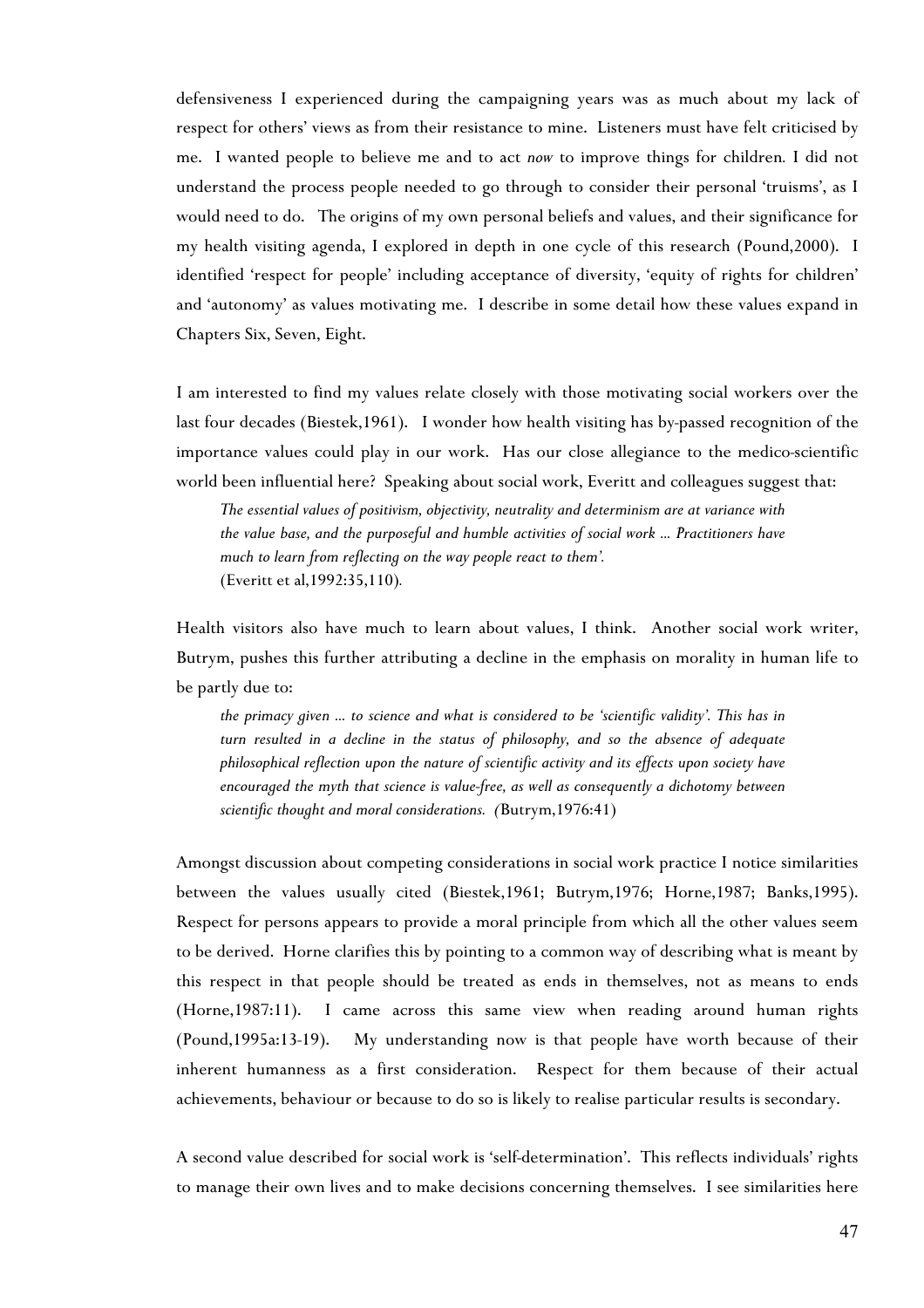to my recognition of the value of 'autonomy' for myself and my intention to foster it for others (Pound,2000). Other social work values commonly include a 'non-judgmental attitude', 'acceptance' and 'confidentiality'. I find these all relevant to health visiting as are two further basic assumptions on which Butrym says social work is based. One is:

*a belief in the social nature of man as a unique creature depending on other men for fulfilment of his uniqueness.* (Butrym,1976:45)

I draw close associations here with the basic human emotional need to feel connection with others for security and self-fulfilment (Lew&Bettner,1996). The second of Butrym's assumptions is:

*a belief in the human capacity for change, growth and betterment.* (Butrym,1976:45)

This optimistic stance is also a primary tenet of my view of health visiting in that I see people as basically good, worth the effort and likely to search for improvement as their personal resources allow them (Chapter Seven).

Looking behind the importance of values in practice, I relate to Maio and Olson's suggestion that for many people strongly held values are usually acquired during socialisation rather than developed through reflection. Values may simply be *truisms* in that they are rarely questioned and may be relatively bereft of cognitive support by the holder (Maio&Olson,1998:298; Pound,2000). I also found that analysing particular values causes them to change, especially where cognitive support had been lacking for them. This might partly explain Banks' observation that social work ethics and values have moved away from a 'list approach' because such general principles are so variously interpreted and not fully understood or lived by practitioners (Banks,1995:29). In my view, this provides another motivation for individual practitioners to explore their own values and the implications arising for practising and researching. It would be interesting to know how the nursing studies reported by Meyer and Batehup (1997) and Cowley and Billings (1999) would have been perceived by participants if the question-askers had been considering their own motivating values during the process. It follows that this would necessitate a different methodological approach and a research question that places researchers as 'I' in the centre of the study.

## **Ethical considerations emerge**

### *6. How do I solve my concerns about the ethical dilemmas of researching whilst practising?*

I started this research committed to the ethical principles employed in my previous study. They were to do with involving parents and keeping them informed, confidentiality, nonexploitation and ensuring families benefited from the process (Pound,1994a). The Ethics Committee found these assurances, along with my aim to improve practice through action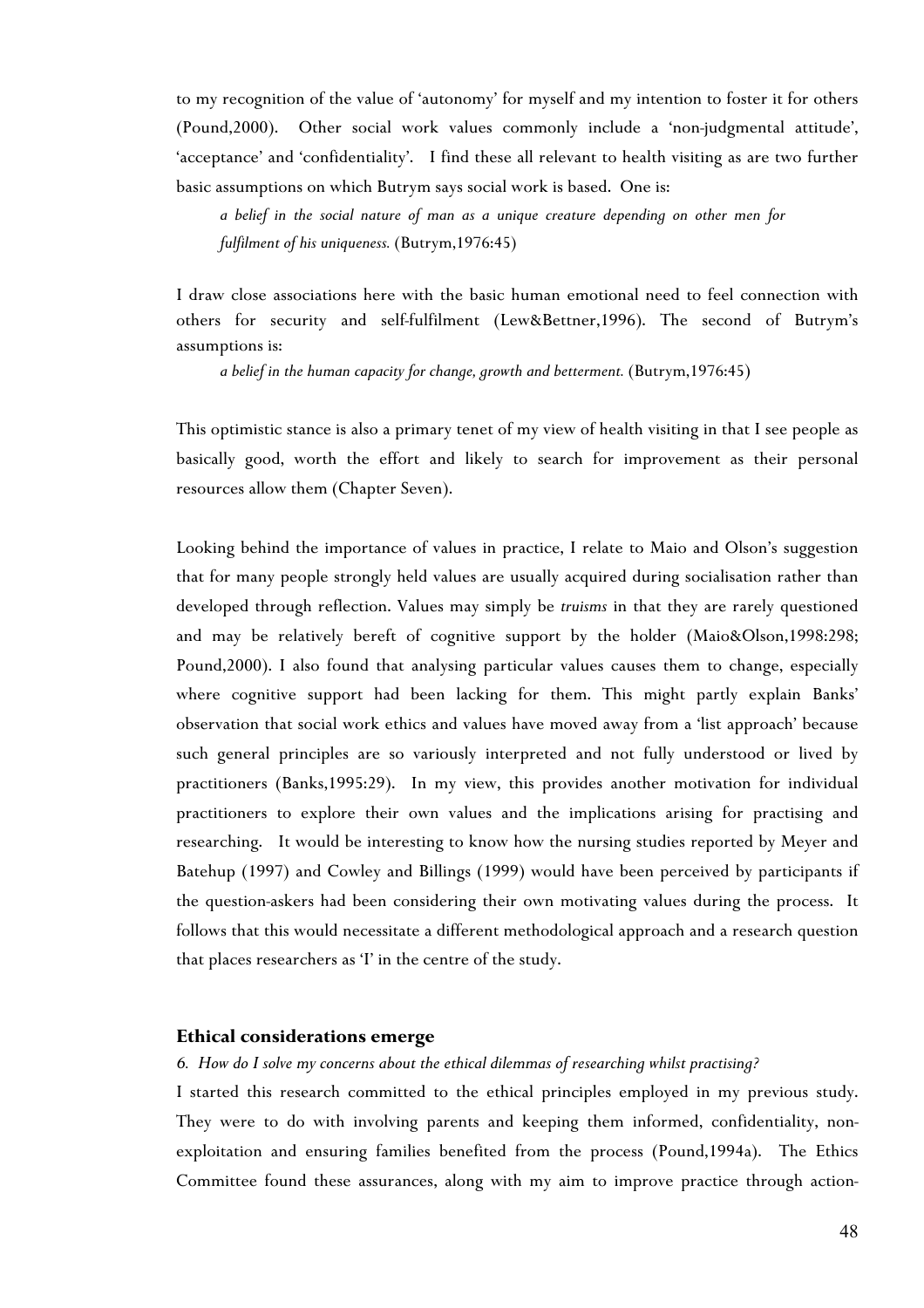reflection cycles, while collecting evidence, to be inadequate. My inability to describe a clear research plan that met their expectations made approval difficult to grant when they did not know what I was going to do. Where were the interview schedules or questionnaires I might use so that they could approve them? If I was to try interventions not learned in professional training, or proven by research, how could I be sure it wasn't dangerous? How could parents withdraw from co-operating if I was their inherently powerful health visitor? My difficulty was in trying to explain that my reflective enquiry was into my regular work as I endeavoured to improve it. Behind the frustration I experienced at the delay in gaining approval, lay important ethical considerations. My claim to be motivated by democratic values did not impress the Committee (journal,27.6.96).

Through the process of the research, I have come to understand associations between the professional code of conduct, medical ethics, human rights, human emotional needs and my emerging values. I did not understand any of this well enough to explain the ethical sensitivity of my intentions to the committee. After dialogue with the Committee, I decided to obtain informed consent for specific data collecting beyond normal health visiting, through individual information/consent letters (Appendix I). My intention was to place no pressure on parents to be interviewed or video-taped. Those who chose to take part said that being consulted about the course of the study and the transcriptions or videos I gave them were interesting to them. In the beginning, I did not know how the study would effect all families nor could I predict who would become the focus of special interest and feature in my field notes. I was acting as the health visitor so I did not provide written information about the study or seek consent from every parent. I have partly redressed this by speaking about the research informally and in practice newsletters to all patients. I now endeavour to be open about the focus of my current enquiry and consider all parents to be enquirers into their own parenting at some level. Many are in continuing dialectical relationships with me and with each other.

The UKCC *Code of Professional Conduct* (1992) speaks about promoting and safeguarding the interests and well-being of clients (code 1) and protecting confidential information (code 10)*.* These considerations caused me to be more reflexive about what I wrote and to be open with families about my accounts of work with them (Chapters Five, Six). Concerns about confidentiality do not come from my having ideas about people, but from my writing field notes and keeping a personal journal with the possibility this writing might inadvertently be seen by others. Coded anonymity in field notes appears to be accepted practice to reduce risks to participants (Zeni,1998). I found this difficult as I made notes about an array of experiences which might become interesting or which changed my thinking. Sometimes the detail was more than would usually be recorded in the child health records but it is not always appropriate to tell parents preoccupied with a crisis that I am recording field notes about them. I now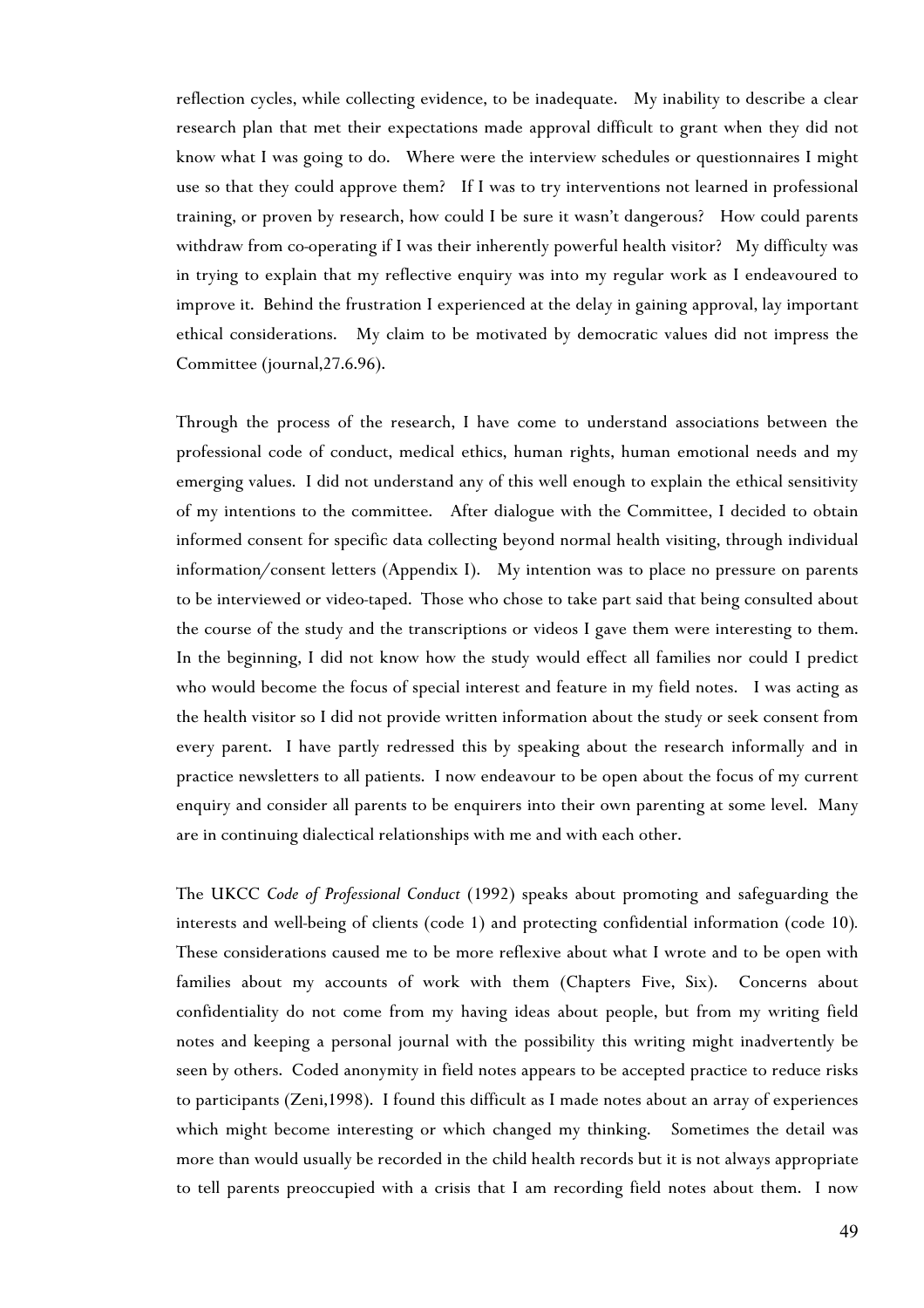endeavour to inform parents as soon as appropriate that I am doing reflective research, invite their engagement with the process and inform them that I may keep field notes about the process.

As I moved into report writing, I felt able to discuss most anecdotes I wished to write with the families concerned. Sharing my accounts provided further opportunities for discussion about the accuracy of my interpretation and its relevance for parents' own enquiries. I asked how I might assure their anonymity. Although the families I consulted volunteered that they did not mind being named, I decided against it because my friendly professional relationship meant I could not be certain my position had not influenced their decision (Chapters Five, Six). This is not the case with colleagues with whom I am in a more equal relationship. I agree with Zeni (1998:15) that instead of anonymity it is preferable to work in collaboration, giving full credit for involvement. This is what I have attempted to do in research relationships with colleagues where we were equally involved in generating ideas. All of our names appear in publications (Pound et al,2001a,b).

It appeared that families with long-term intractable problems might be worried by my account of their lives. Here I asked colleagues to check the validity of my interpretations. I recognise an 'ethic of care', in which I balance multiple factors in the situation, may supersede principleoriented ethics (Cooper,1991; Chapter Seven:10). My openness with families increased as the study progressed leading to richer sharing of ideas. My understanding of the ethical dimensions of practice and research extended in relationship with the development of my values.

### **Creating alongside epistemological relationships**

I wish to use the alongside epistemology growing from this enquiry in my search for ways of sharing explanations with those whose assumptions are grounded in different paradigms. I hope to cultivate open-minded, respectful communication while avoiding what Donmoyer calls the 'traditional response' (we talk sense, you talk rubbish) or a 'Balkanisation response' (leave them to get on with their business while we get on with ours) (Donmoyer,1996:25). When my dialectical engagement with others is achieved in this research, I enjoy new insights by challenging and extending my understanding. I hope similar experiences occur for the others.

Reflection on alongside relationships stimulated my insight into how much easier it is for me to give away power when I have it as a health visitor-researcher or as parent. When I feel secure and capable, I can afford to be open and generous and could claim power back if I felt the need.